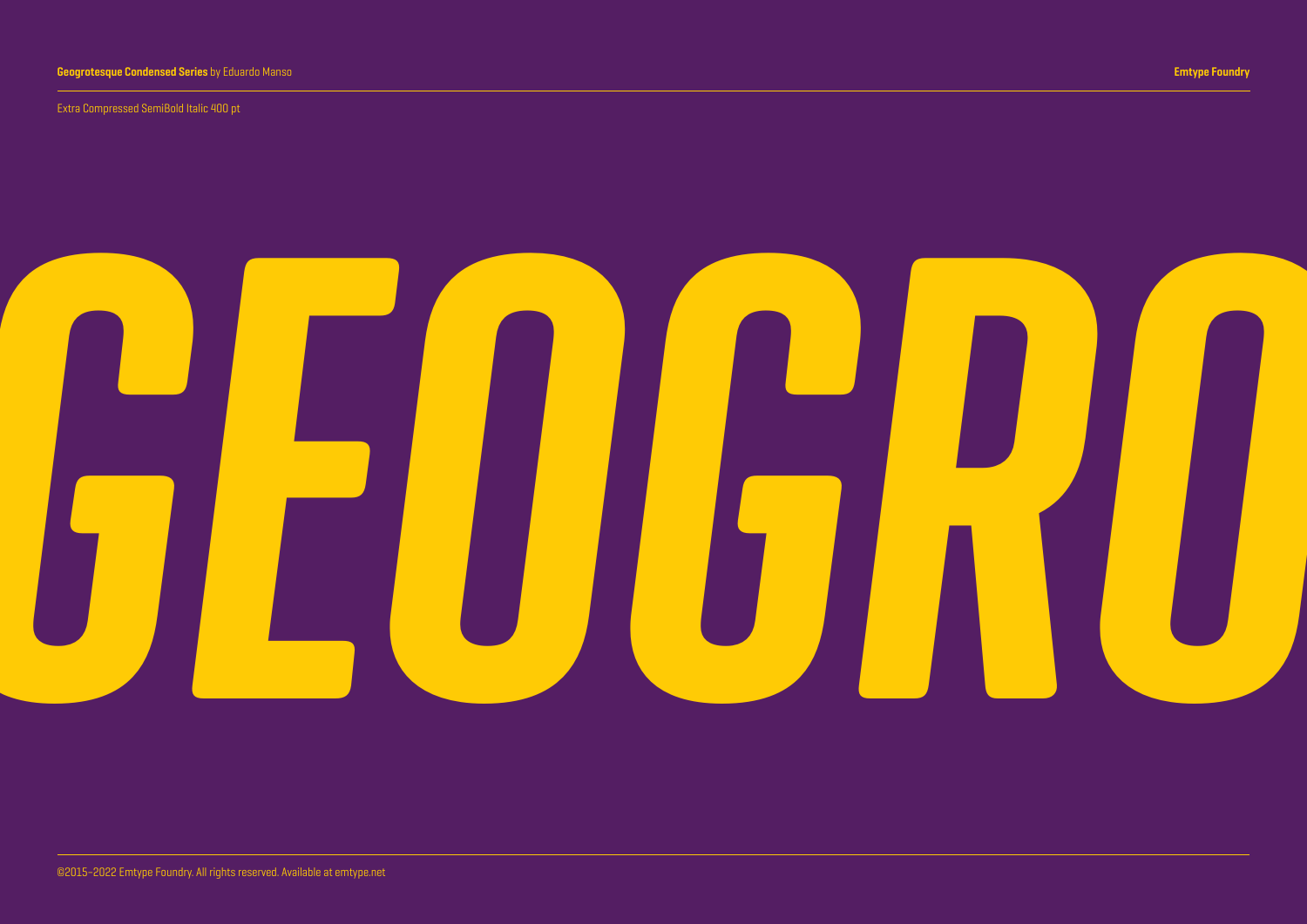Basic character set Condensed Medium 70 pt

## ABCDEFGHIJKLMN OPQRSTUVWXYZ abcdefghijklmn opqrstuvwxyz 0123456789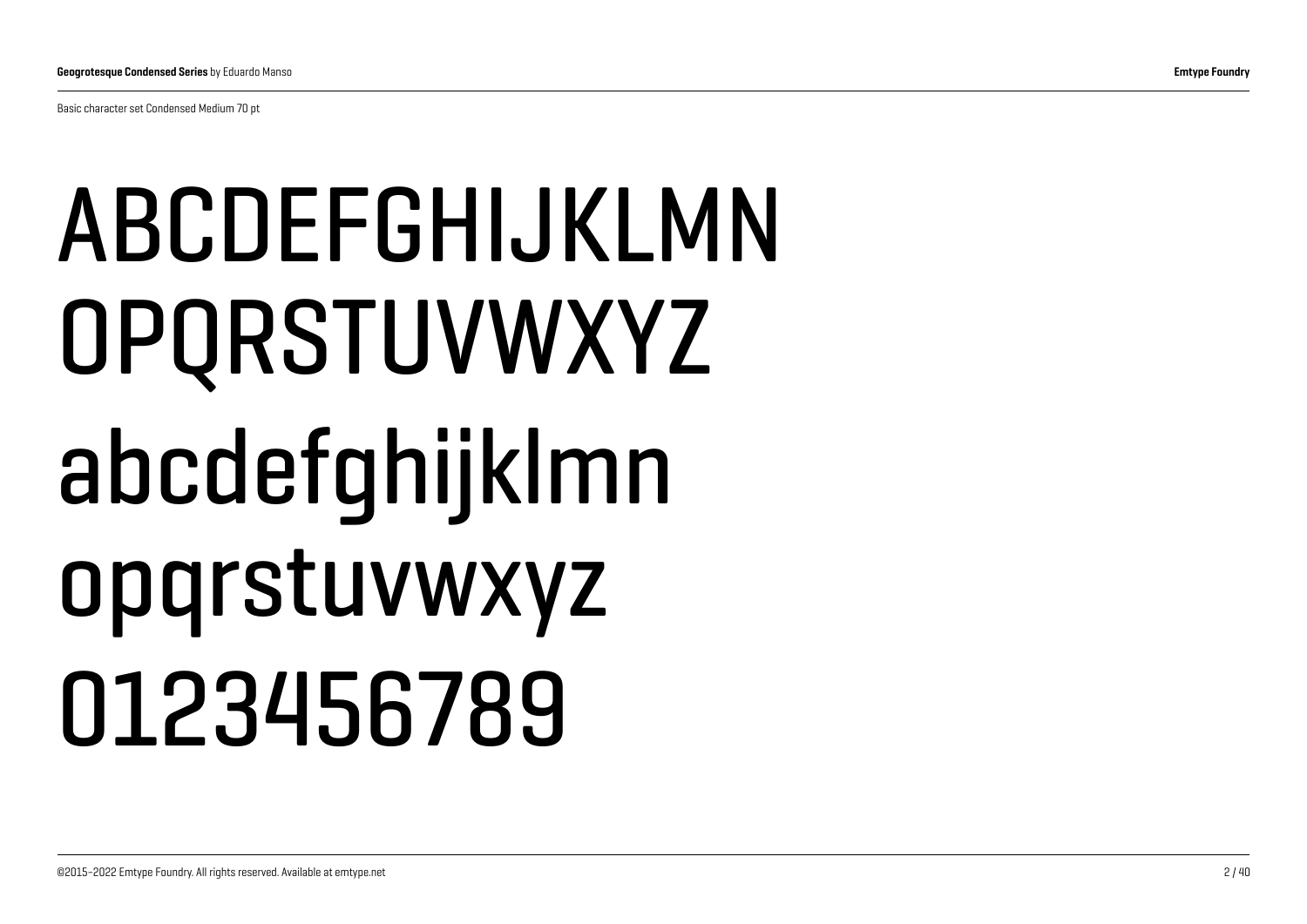14 Styles – 22 pt

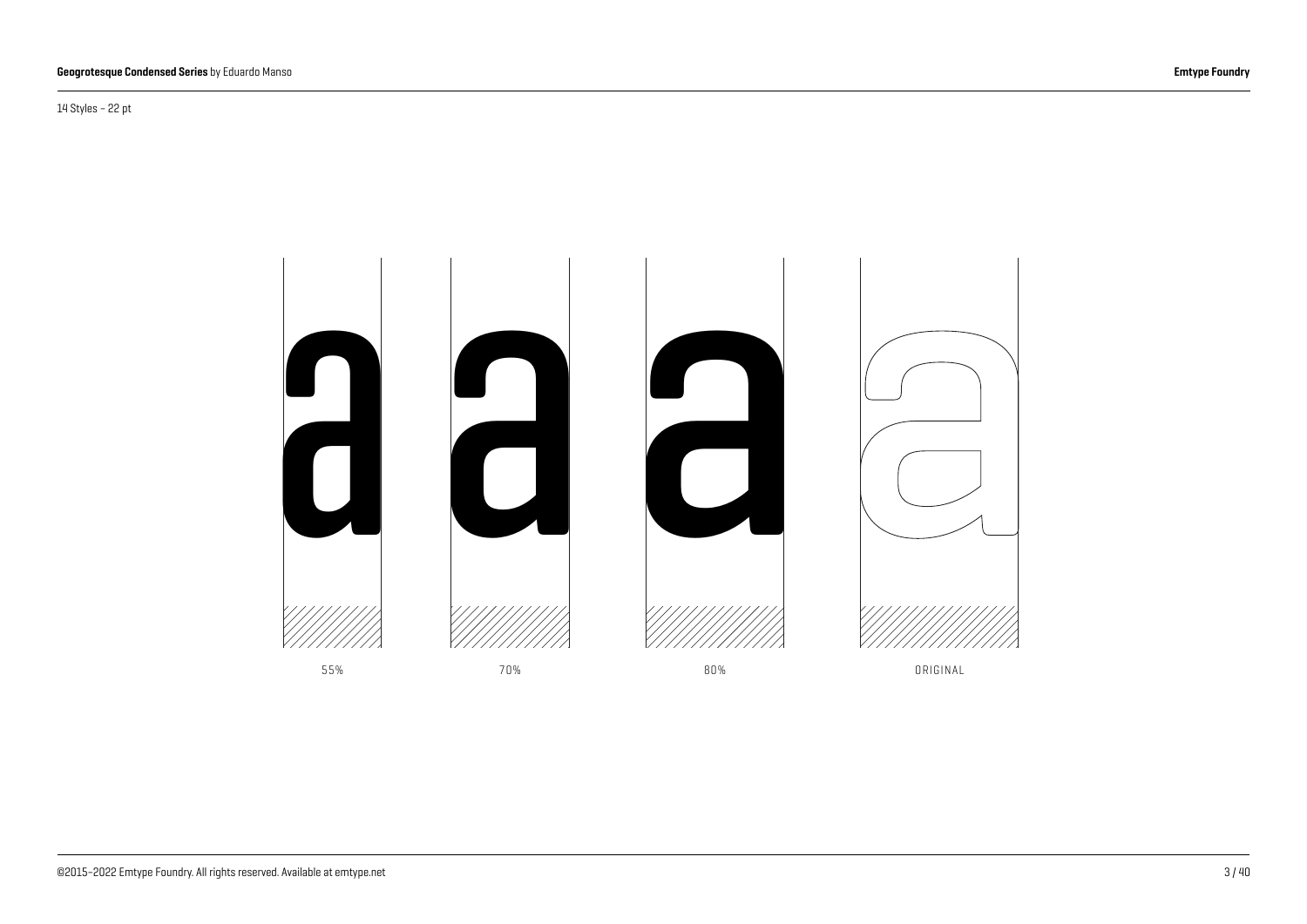#### Styles 22 pt

Extra Compressed Thin *Extra Compressed Thin Italic* Extra Compressed UltraLight *Extra Compressed UltraLight Italic* Extra Compressed Light *Extra Compressed Light Italic* Extra Compressed Regular *Extra Compressed Italic* Extra Compressed Medium *Extra Compressed Italic* Extra Compressed SemiBold *Extra Compressed SemiBold Italic* Extra Compressed Bold *Extra Compressed Bold Italic*

Compressed Thin *Compressed Thin Italic* Compressed UltraLight *Compressed UltraLight Italic* Compressed Light *Compressed Light Italic* Compressed Regular *Compressed Regular Italic* Compressed Medium *Compressed Medium Italic* Compressed SemiBold *Compressed SemiBold Italic* Compressed Bold *Compressed Bold Italic*

Condensed Thin *Condensed Thin Italic* Condensed UltraLight *Condensed UltraLight Italic* Condensed Light *Condensed Light Italic* Condensed Regular *Condensed Regular Italic* Condensed Medium *Condensed Medium Italic* Condensed SemiBold *Condensed SemiBold Italic* Condensed Bold *Condensed Bold Italic*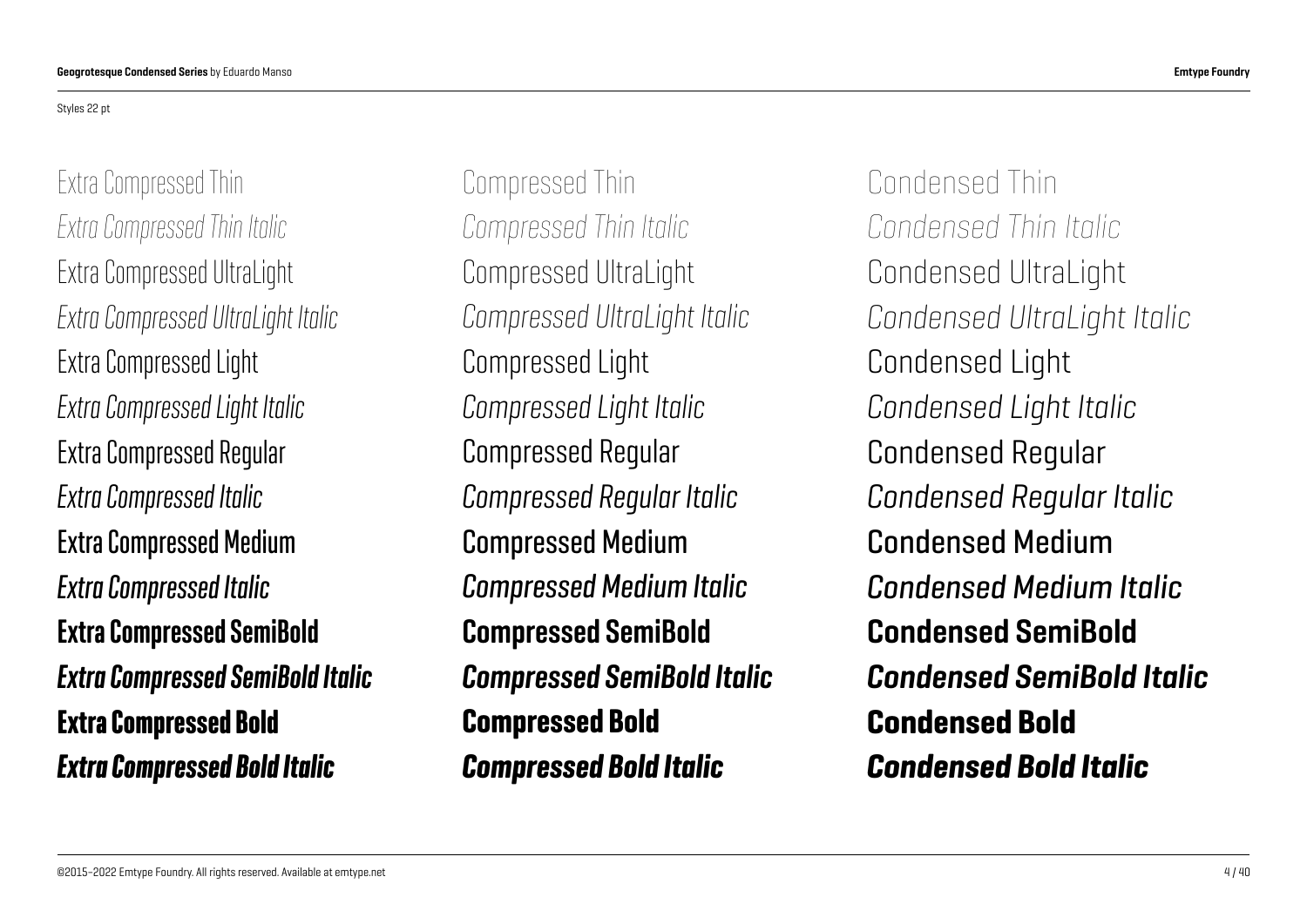#### Extra Compressed Bold 500 pt

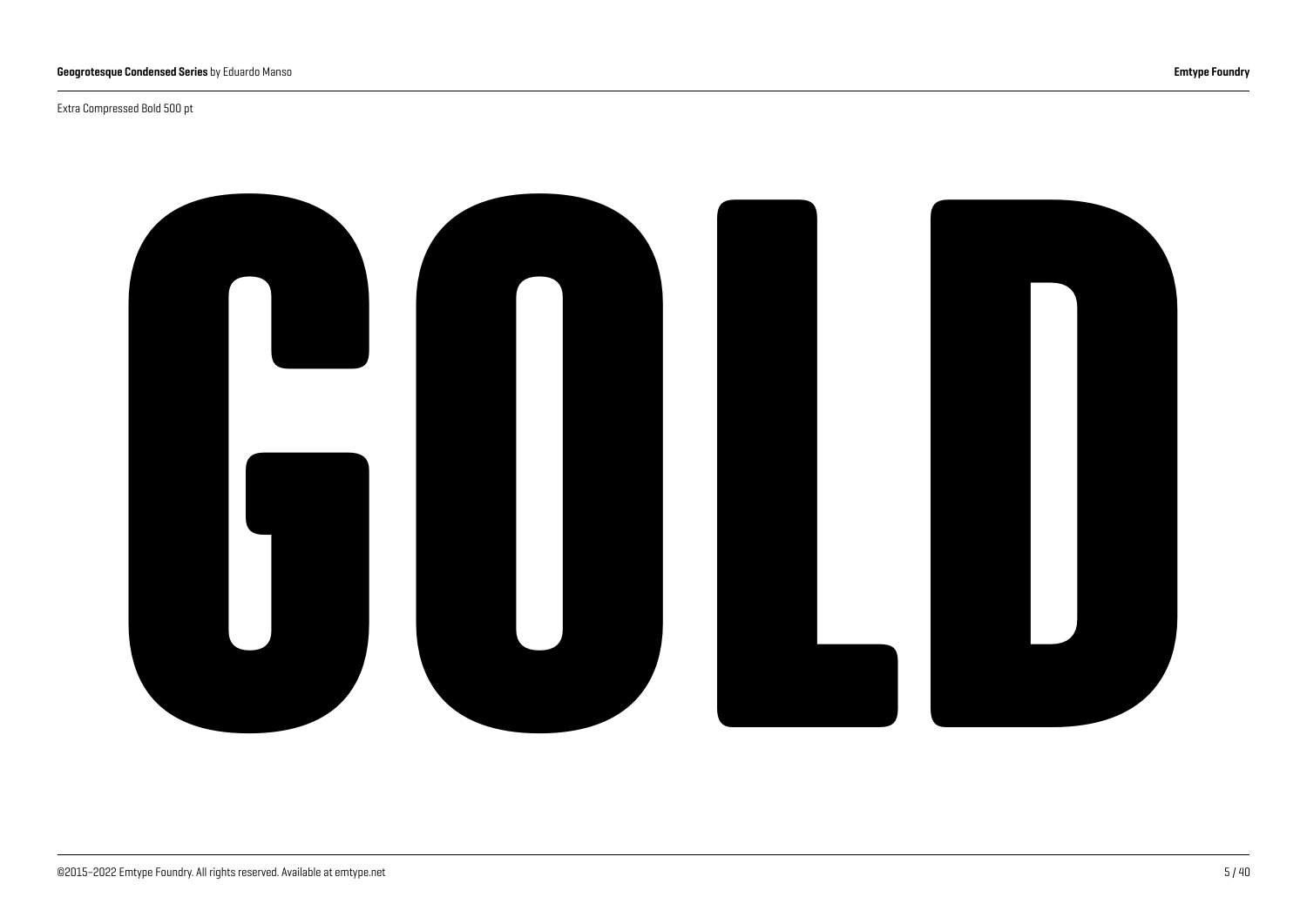Condensed Thin 400 pt

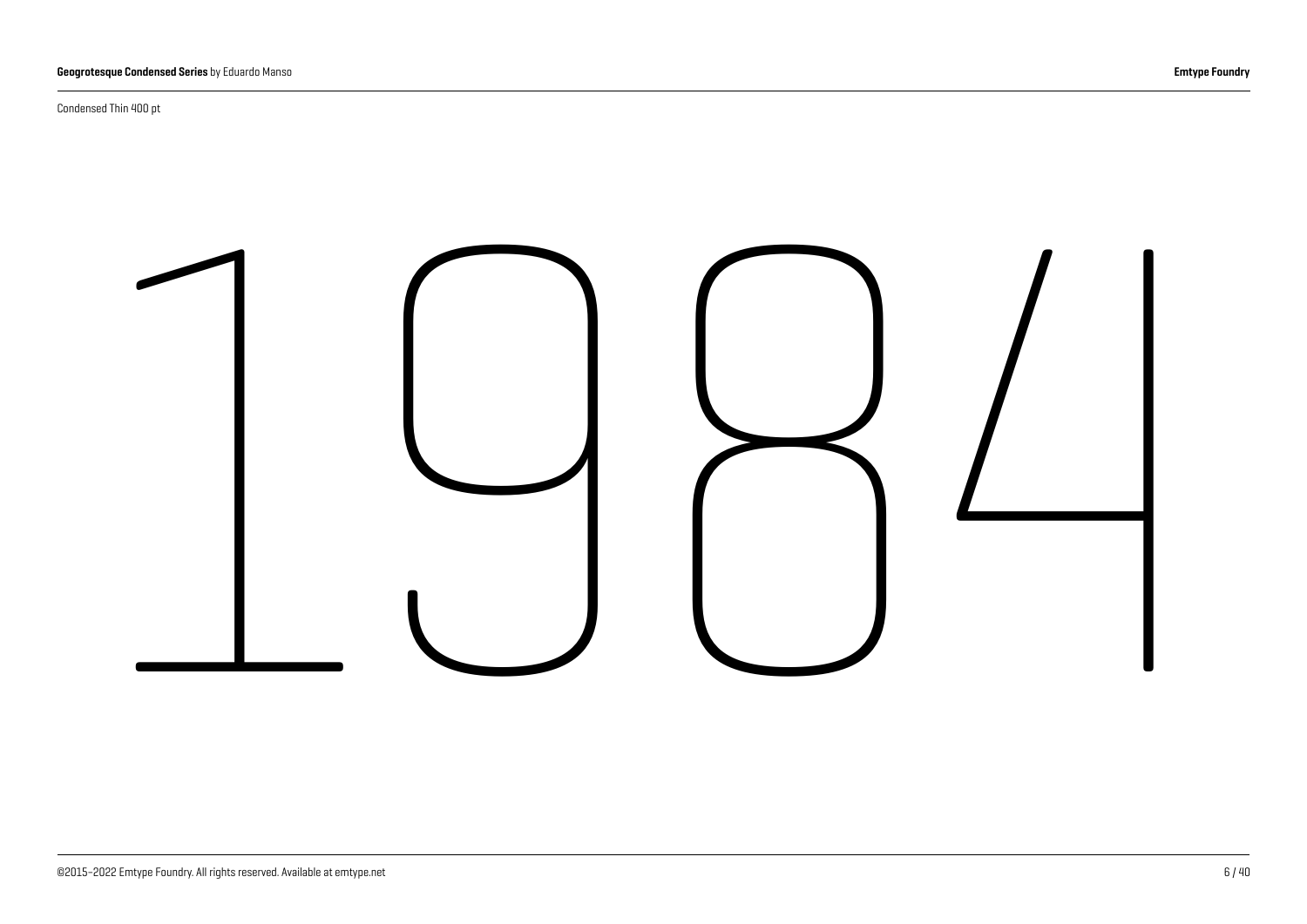Extra Compressed Medium Italic 390 pt

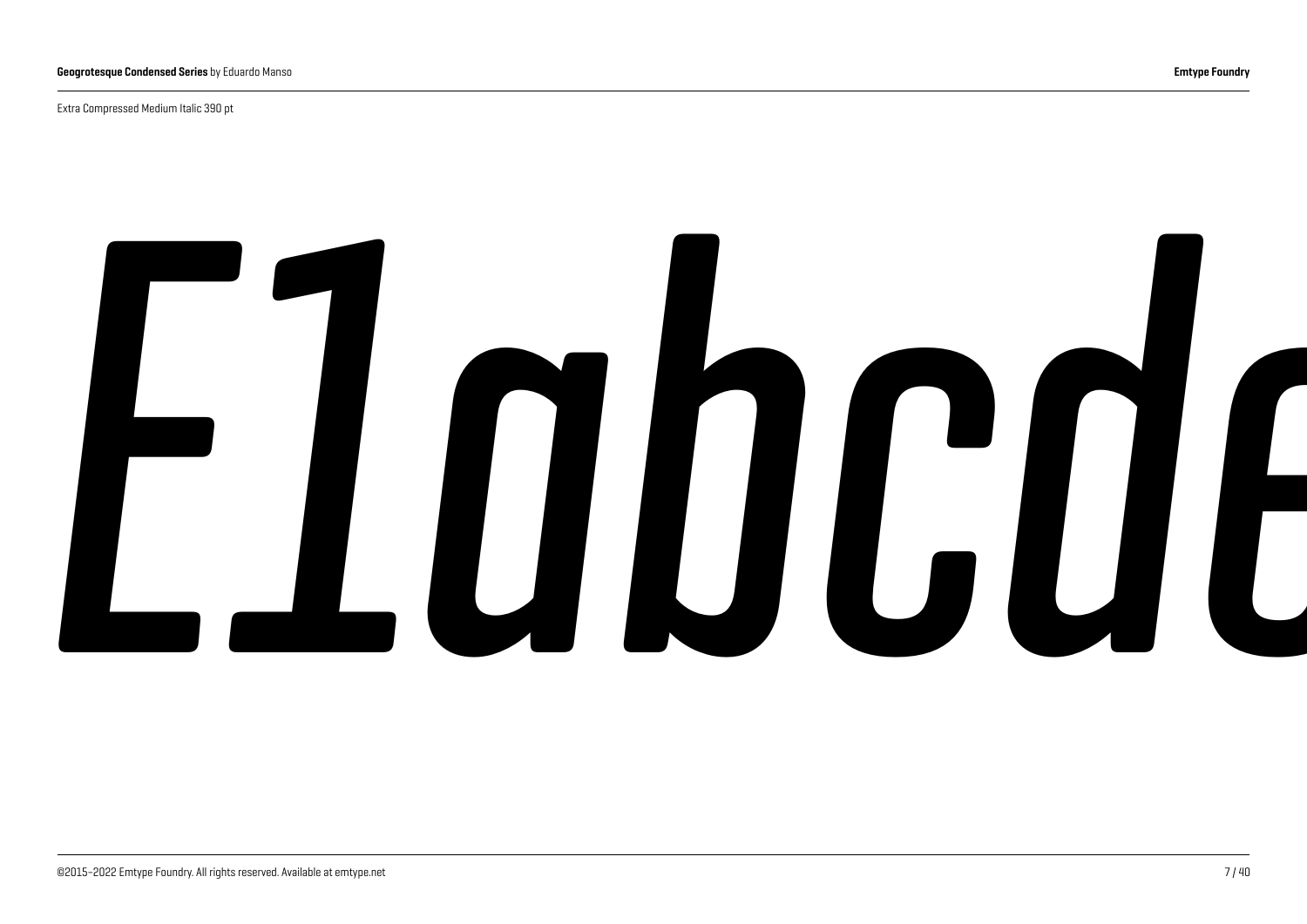Extra Compressed, Compressed & Condensed Bold 170 pt

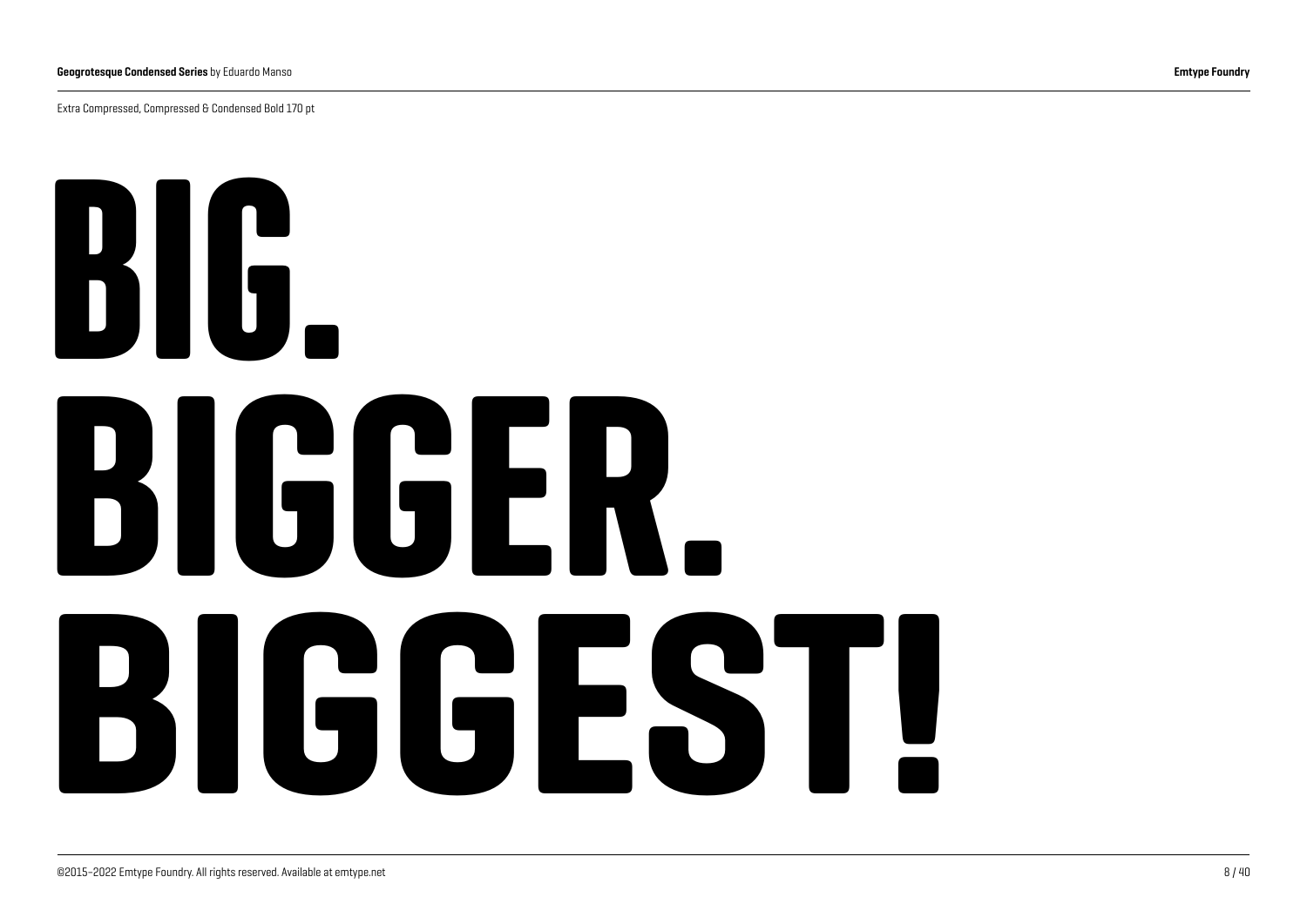Compressed SemiBold & Condensed Regular 70 pt

## Association of Tennis Professionals It was formed in September 1972 by Donald Dell, Jack Kramer, and Cliff Drysdale to protect the interests of professional tennis players, and Drysdale became the first President.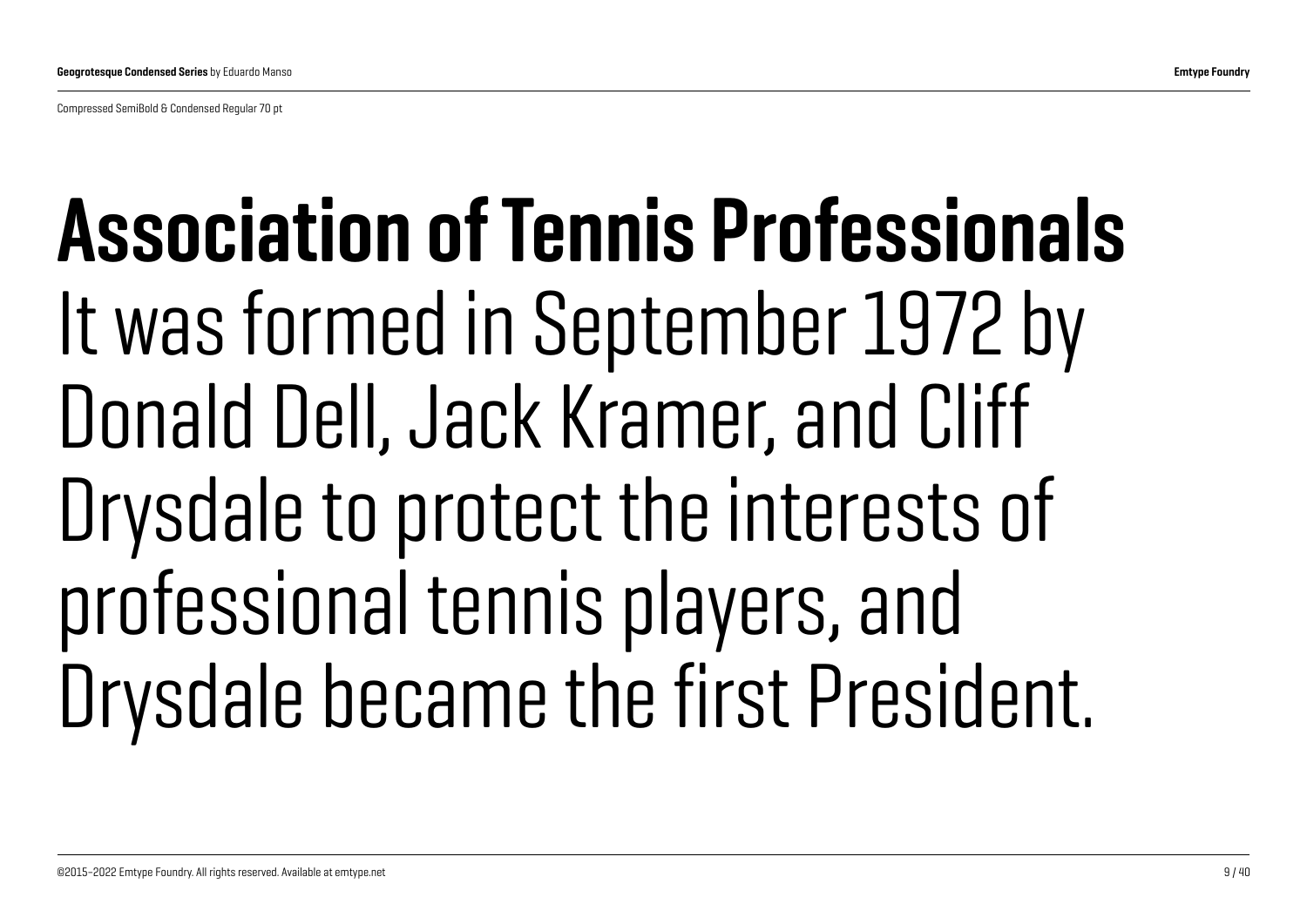Condensed Regular 45 pt

The World Congress on Information Technology is one of the largest and most prestigious ICT events in the world. It features discussions related to the evolution of the Digital Age. One of a kind event to attend and shape the conversation around our Digital Future and discuss the outcomes that the information and communications technologies.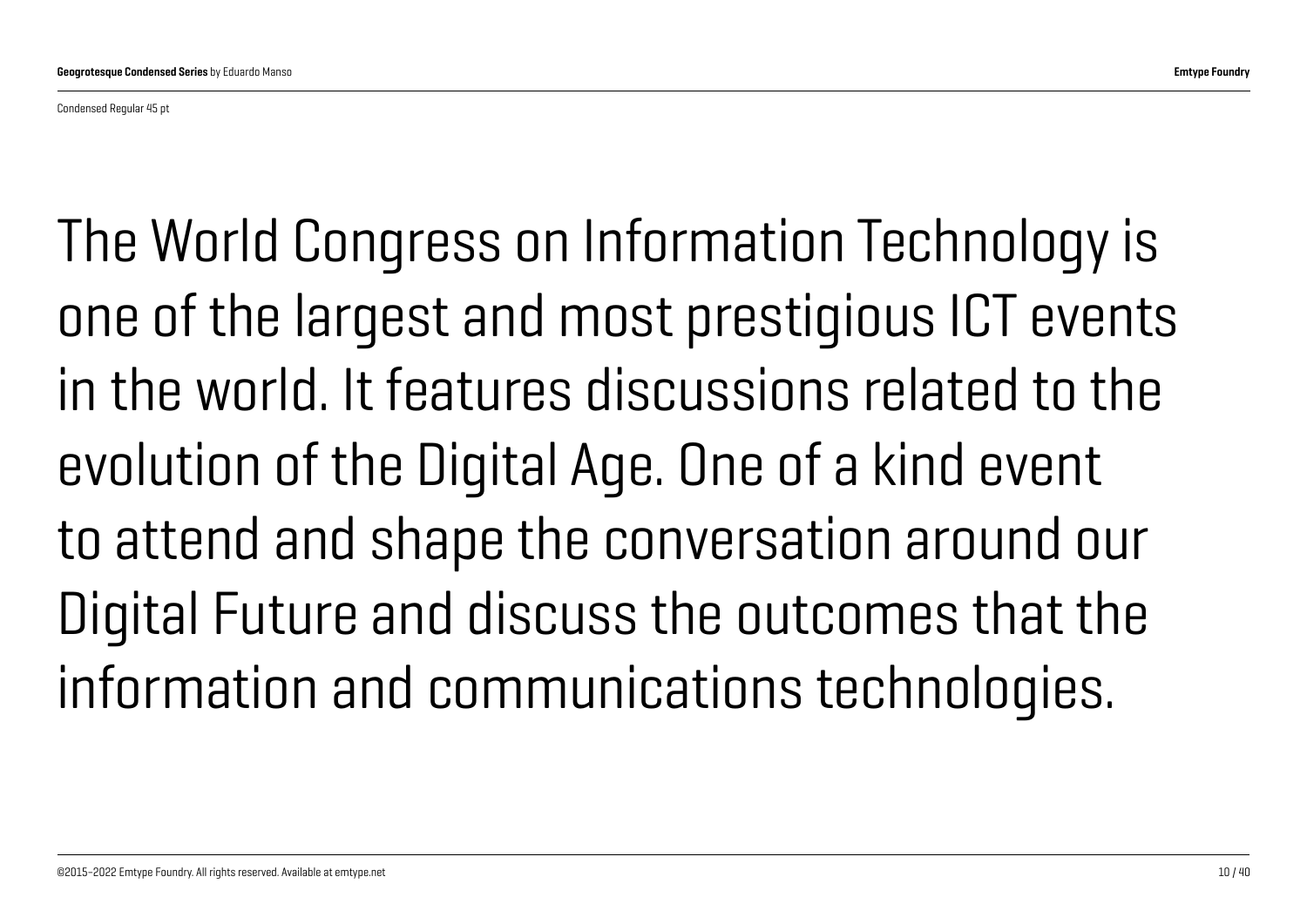## West virginia central junction *Los ranchos de albuquerque*

#### Regular 30 pt Regular Italic 30 pt Point field landing on the severn *Orchard point at piney orchard*

#### Medium 30 pt Medium Italic 30 pt Pops hammock seminole village *Washington on the brazos*

## Friendly village of crooked creek *Dalworthington gardens*

#### Bold 30 pt Bold Italic 30 pt Little harbor on the hillsboro *Manchester by the sea*

Extra Compressed Thin 30 pt Extra Compressed Thin Italic 30 pt

Rancho santa margarita *Riverside village of church creek*

UltraLight 30 pt UltraLight Italic 30 pt

## Winchester on the severn *Little diamond island landing*

Light 30 pt Light Italic 30 pt

SemiBold 30 pt SemiBold Italic 30 pt SemiBold Italic 30 pt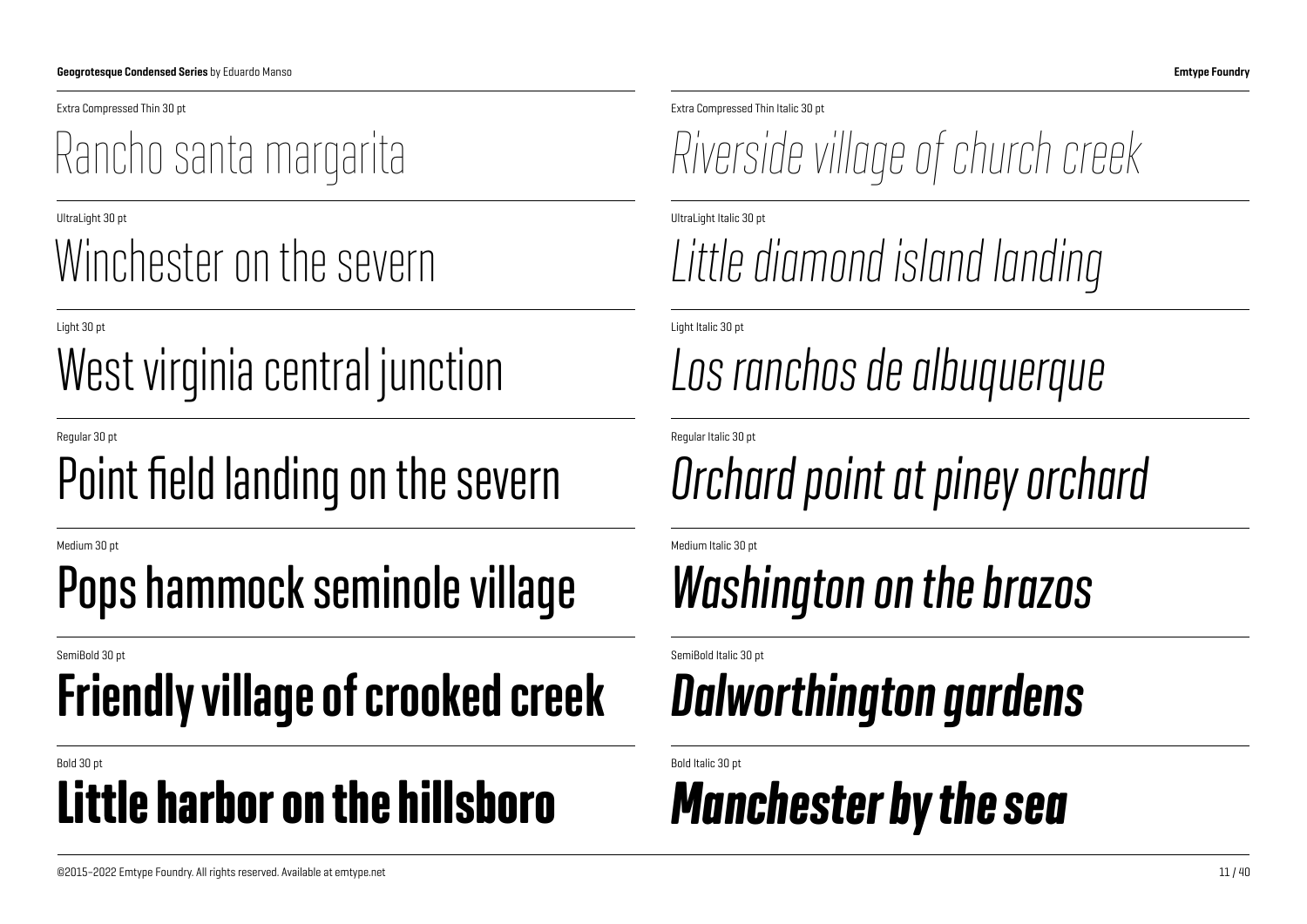### Staffordville public landing *Kinney and gourlays city*

### The village of indian hill *Little cottonwood creek*

## The landing at plantation *Oxon hill glassmanor*

### Holly view forest highland *Marine on saint croix*

### Monmouth at manalapan *South chicago heights*

## Slovenska narodna jednota *Grand view on hudson*

## Bold 30 pt Bold Italic 30 pt

Compressed Thin 30 pt Compressed Thin Italic 30 pt

UltraLight 30 pt UltraLight Italic 30 pt

Light 30 pt Light Italic 30 pt

Regular 30 pt Regular Italic 30 pt

Medium 30 pt Medium Italic 30 pt

SemiBold 30 pt SemiBold Italic 30 pt SemiBold Italic 30 pt

### Big thicket creekmore *Lake norman of catawba*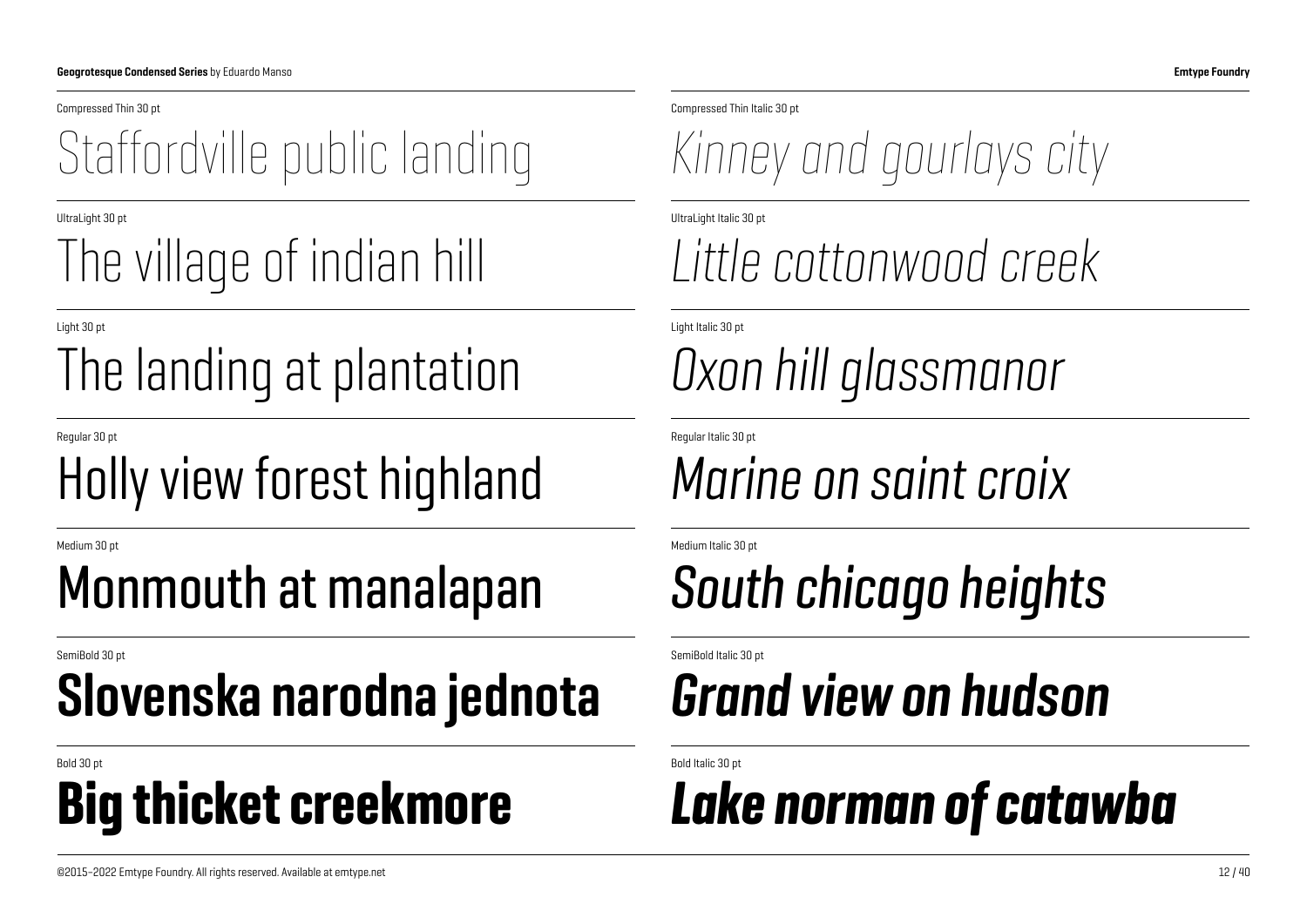### Wachiraphayaban *Casalpusterlengo*

## Aguaqueterique *Streisângeorgiu*

#### Bold 30 pt Bold Italic 30 pt Blagoveshchensk *Esperantinópolis*

Condensed Thin 30 pt Condensed Thin Italic 30 pt

#### Thrakomakedones *Moretonhampstead*

UltraLight 30 pt UltraLight Italic 30 pt

## Itaquaquecetuba *Bhimarayanagudi*

Light 30 pt Light Italic 30 pt

Regular 30 pt Regular Italic 30 pt

### Senangkhanikhom *Thepphamongkhon*

Medium 30 pt Medium Italic 30 pt

## Pindamonhangaba *Georgsmarienhütte*

SemiBold 30 pt SemiBold Italic 30 pt SemiBold Italic 30 pt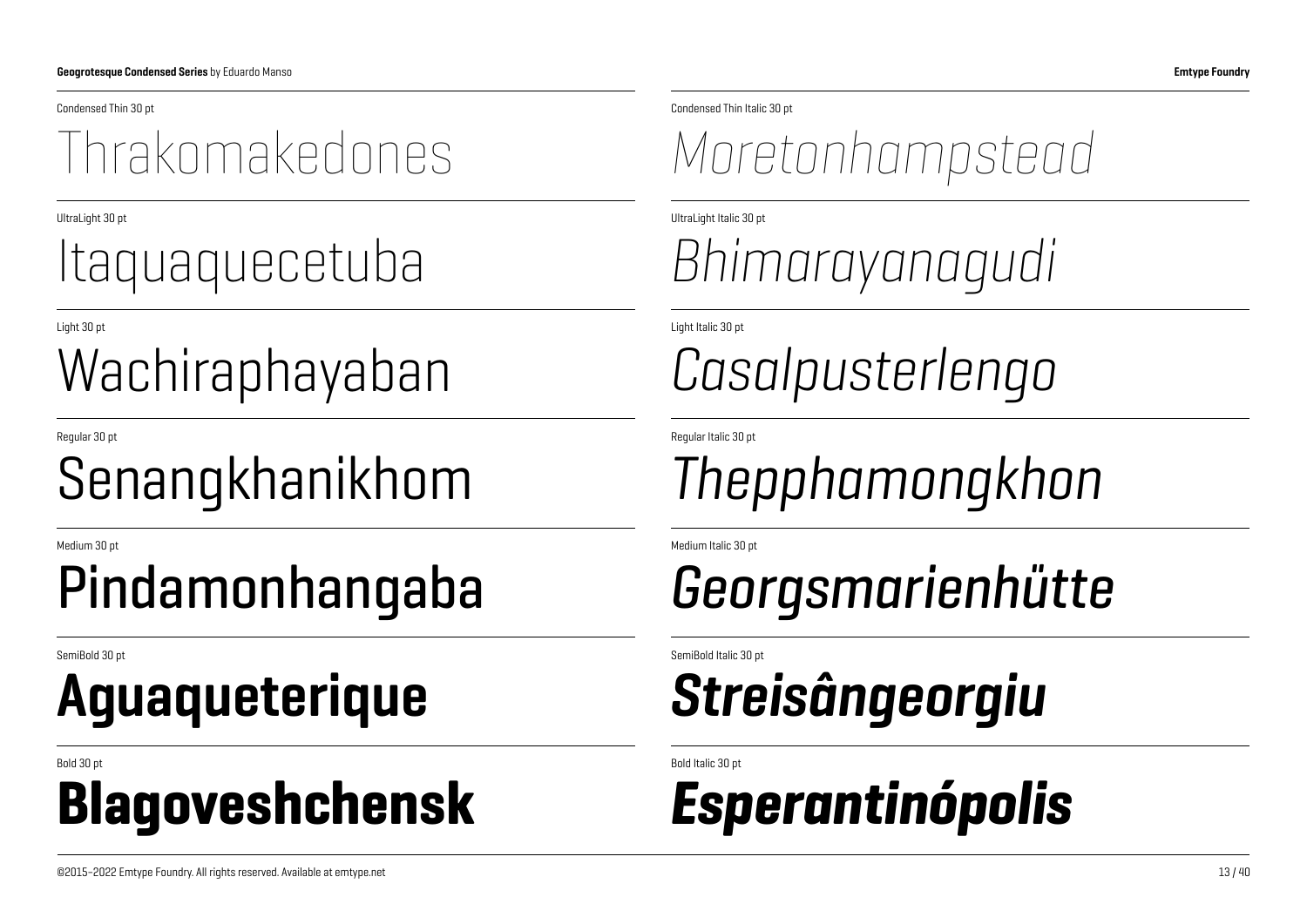Extra Compressed Thin 150 pt

# Melbourne situation

Compressed Thin 90 pt

## Daniel Melville Croskery

Condensed Thin 48 pt

## ALL THE BIG HEADLINES TODAY They want to return to professional action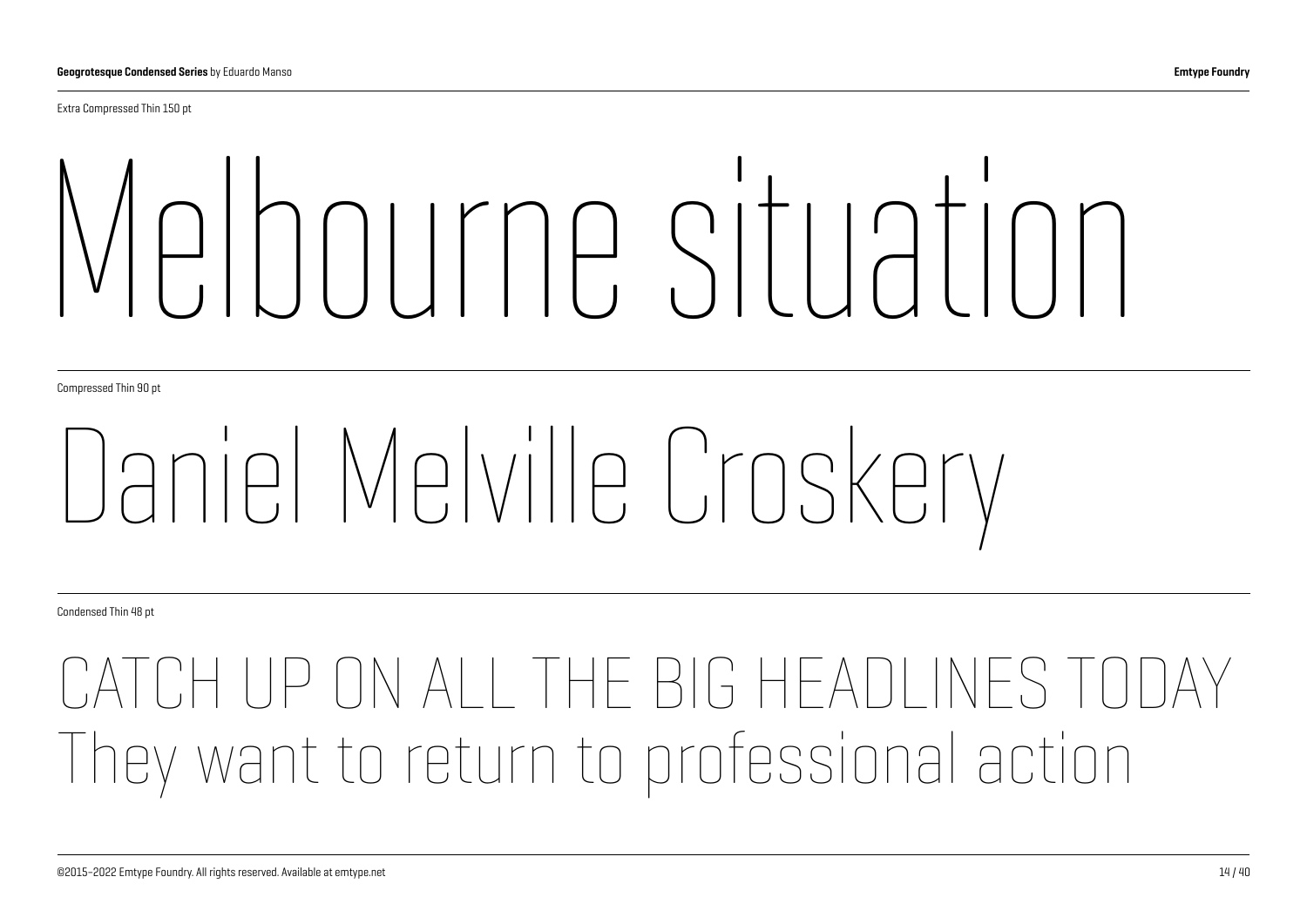Extra Compressed Thin Italic 150 pt

# *Barcelona evocation*

Compressed Thin Italic 90 pt

## *Israel Moshe Blauschild*

Condensed Thin Italic 48 pt

## *GENERAL MANAGER OF CYCLING CHAMPIO Probably the best women's boxing match ever*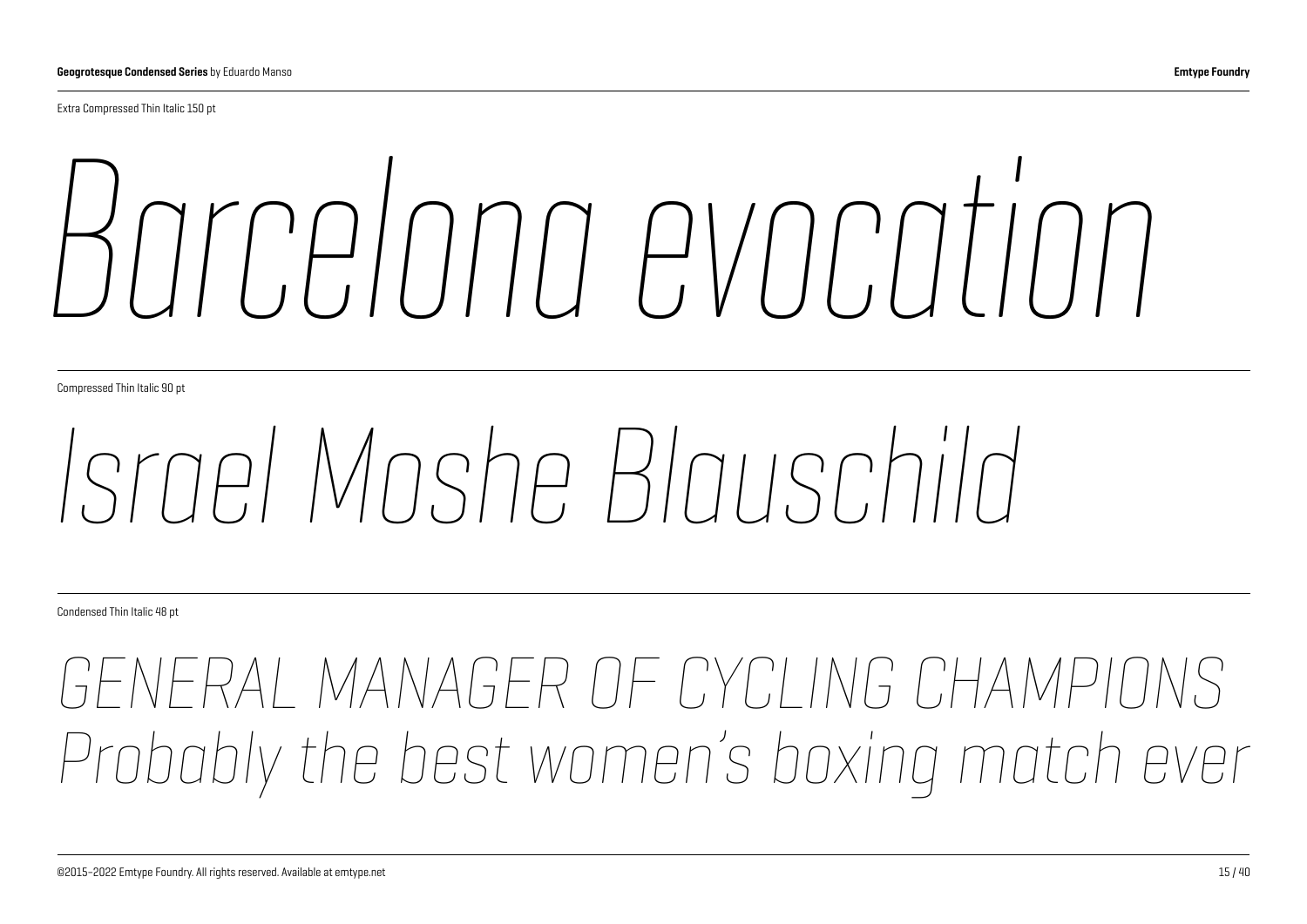Extra Compressed UltraLight 150 pt

# New York stadiums

Compressed UltraLight 90 pt

## Micael Kiriakos Delaoglou

Condensed UltraLight 48 pt

## FORMER MANCHESTER UNITED GOALKEEPER Ready to show the world how good he is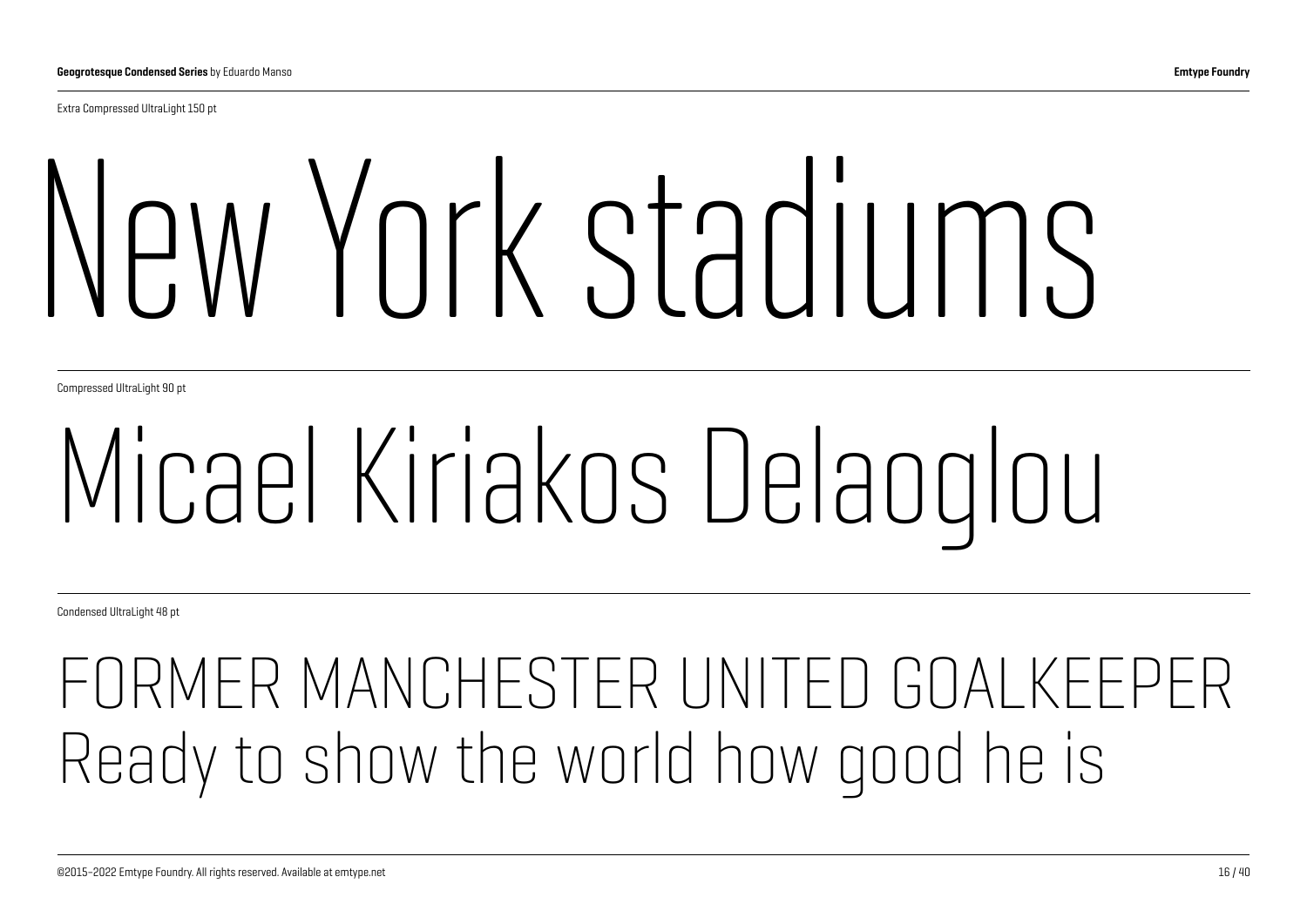Extra Compressed UltraLight 45 pt

## Sega Genesis, the best tiny console yet 25 full influencers on the debate tonight

Compressed UltraLight 30 pt

WHY NETELIX IS CANCELING MANY GOOD SHOWS? Aluminum is recycling's new best friend this year Change search algorithm to prioritize original news

#### Condensed UltraLight 20 pt

The McGurk effect is a perceptual phenomenon that demonstrates an interaction between hearing and vision in speech perception. The illusion occurs when the auditory component of one sound is paired with the visual component.

#### 12 pt

A letterform, letter-form or letter form, is a term used especially in typography, palaeography, calligraphy and epigraphy to mean a letter's shape. A letterform is a type of glyph, which is a specific, concrete way of writing an abstract character or grapheme. For example, medieval scholars may discuss the particular handwritten letterforms that distinguish one script from another. The history of letterforms is discussed in fields of study relating to materials used in writing. Epigraphy includes the study of letterforms carved in stone or other permanent materials palaeography is the study of writing in ancient and medieval manuscripts.

10 pt

A letterform, letter-form or letter form, is a term used especially in typography, palaeography, calligraphy and epigraphy to mean a letter's shape. A letterform is a type of glyph, which is a specific, concrete way of writing an abstract character or grapheme. For example, medieval scholars may discuss the particular handwritten letterforms that distinguish one script from another. The history of letterforms is discussed in fields of study relating to materials used in writing. Epigraphy includes the study of letterforms carved in stone or other permanent materials. Palaeography is the study of writing in ancient and medieval manuscripts. Calligraphy treats the letterforms of decorative writing, usually in ink.

#### 8 pt

A letterform, letter-form or letter form, is a term used especially in typography, palaeography, calligraphy and epigraphy to mean a letter's shape. A letterform is a type of glyph, which is a specific, concrete way of writing an abstract character or grapheme. For example, medieval scholars may discuss the particular handwritten letterforms that distinguish one script from another. The history of letterforms is discussed in fields of study relating to materials used in writing. Epigraphy includes the study of letterforms carved in stone or other permanent materials. Palaeography is the study of writing in ancient and medieval manuscripts. Calligraphy treats the letterforms of decorative writing, usually in ink. In the field of typography, type design is the process of designing typefaces that consist of sets of letterforms for use with metal print or computer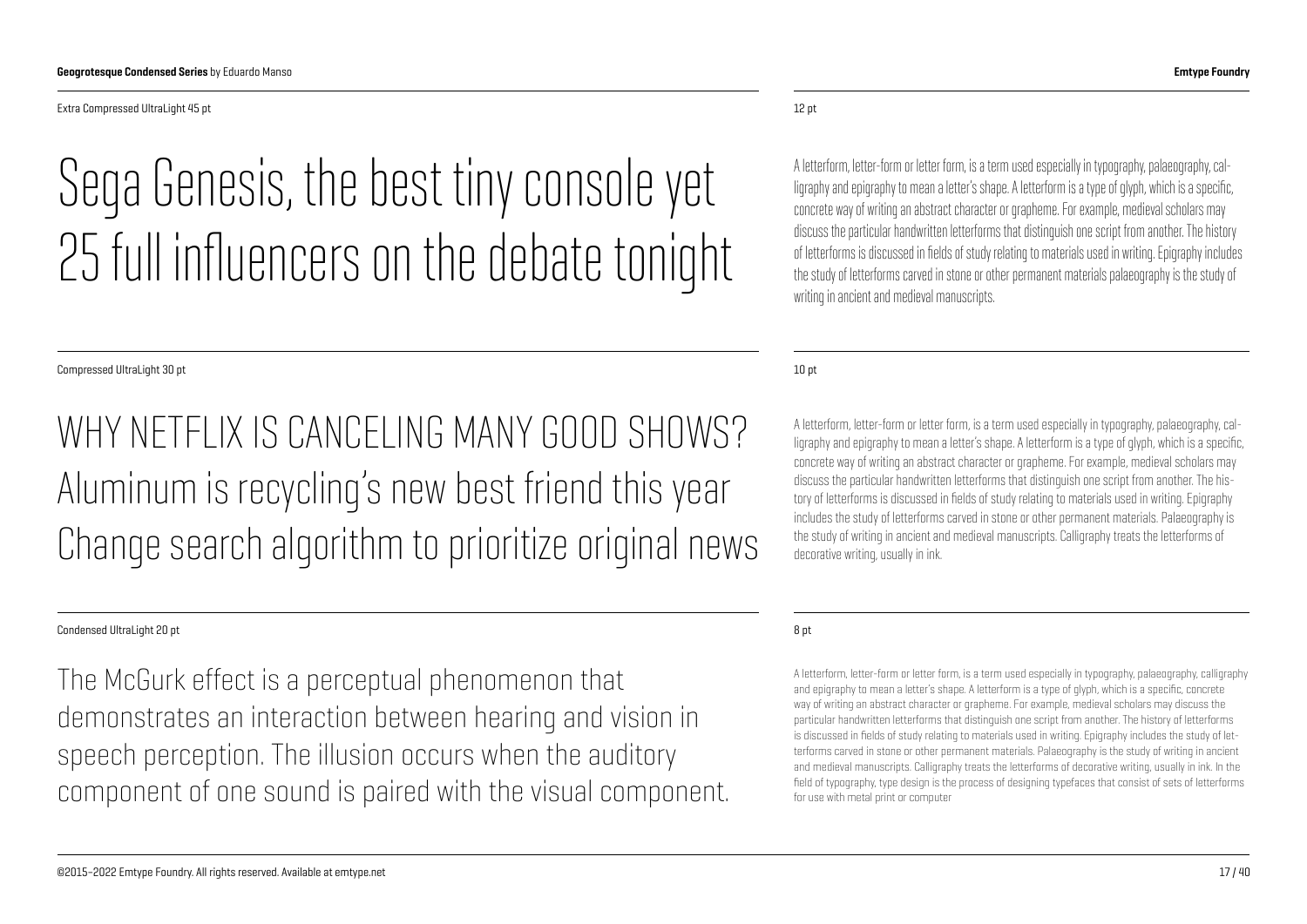Extra Compressed UltraLight Italic 150 pt

# *Istanbul street art*

Compressed UltraLight Italic 90 pt

## *Ramón Luis Ayala Rodríguez*

Condensed UltraLight Italic 48 pt

## *SHE IS NOT IRREPLACEABLE AT THE CLUB Ahead of the return of the Premier League*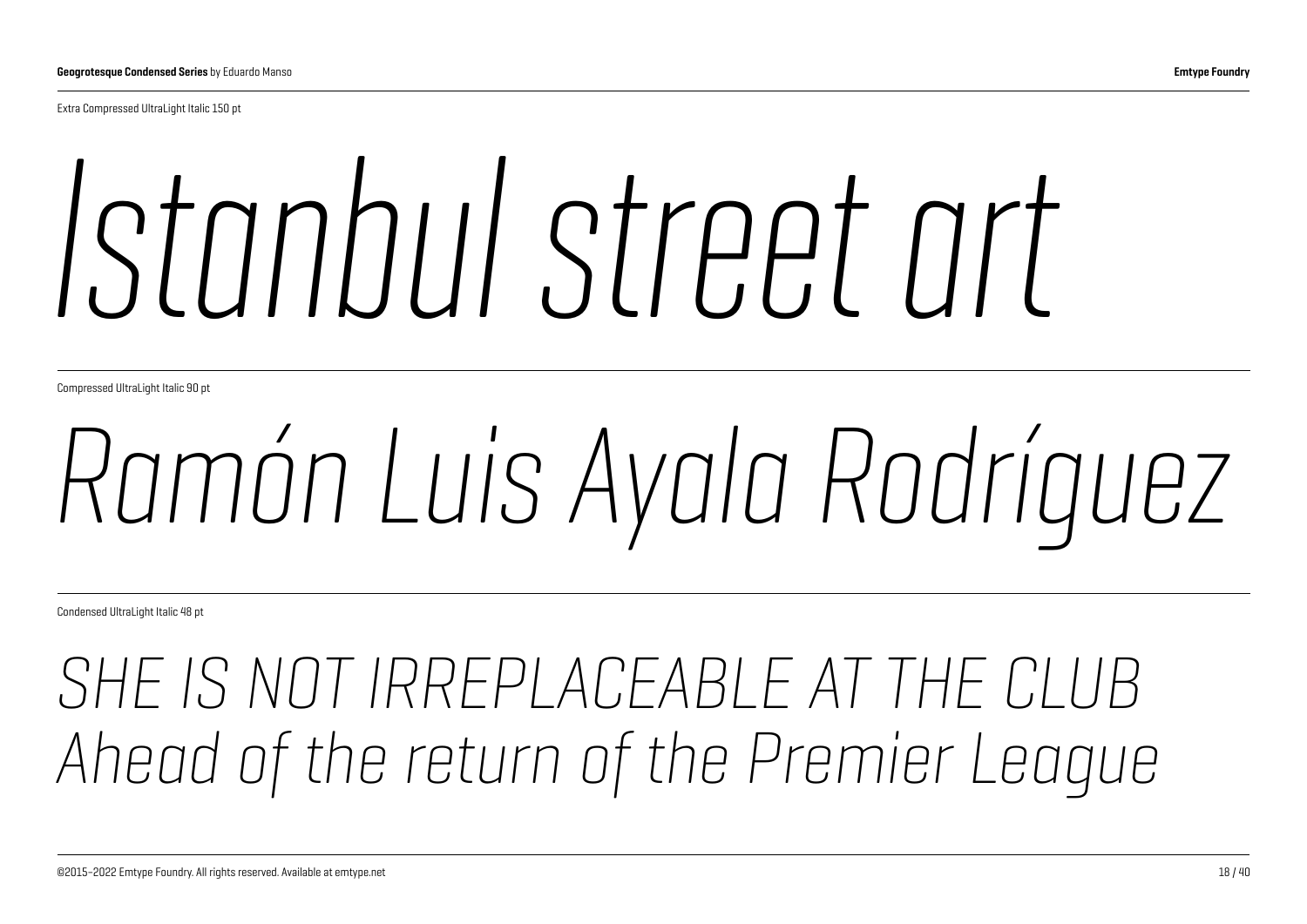Extra Compressed UltraLight Italic 45 pt

## *18 games you might actually want to buy How to prepare your phone for an update*

Compressed UltraLight Italic 30 pt

*FAST PORTABLE SSD MAKES USB LESS CONFUSING Want to increase it by asking for user locations It looks like he understands the genre conventions*

#### Condensed UltraLight Italic 20 pt

*The final of the 2011–12 Copa Argentina was the 185th and final match of the competition. It was disputed in single match between Boca Juniors and Racing Club, on August 8, 2012 at the Estadio San Juan del Bicentenario.*

#### 12 pt

*A letterform, letter-form or letter form, is a term used especially in typography, palaeography, calligraphy and epigraphy to mean a letter's shape. A letterform is a type of glyph, which is a specific, concrete way of writing an abstract character or grapheme. For example, medieval scholars may discuss the particular handwritten letterforms that distinguish one script from another. The history of letterforms is discussed in fields of study relating to materials used in writing. Epigraphy includes the study of letterforms carved in stone or other permanent materials palaeography is the study of writing in ancient and medieval manuscripts.*

10 pt

*A letterform, letter-form or letter form, is a term used especially in typography, palaeography, calligraphy and epigraphy to mean a letter's shape. A letterform is a type of glyph, which is a specific, concrete way of writing an abstract character or grapheme. For example, medieval scholars may discuss the particular handwritten letterforms that distinguish one script from another. The history of letterforms is discussed in fields of study relating to materials used in writing. Epigraphy includes the study of letterforms carved in stone or other permanent materials. Palaeography is the study of writing in ancient and medieval manuscripts. Calligraphy treats the letterforms of decorative writing, usually in ink.*

#### 8 pt

*A letterform, letter-form or letter form, is a term used especially in typography, palaeography, calligraphy and epigraphy to mean a letter's shape. A letterform is a type of glyph, which is a specific, concrete way of writing an abstract character or grapheme. For example, medieval scholars may discuss the particular handwritten letterforms that distinguish one script from another. The history of letterforms is discussed in fields of study relating to materials used in writing. Epigraphy includes the study of letterforms carved in stone or other permanent materials. Palaeography is the study of writing in ancient and medieval manuscripts. Calligraphy treats the letterforms of decorative writing, usually in ink. In the field of typography, type design is the process of designing typefaces that consist of sets of letterforms for use with metal print or computer*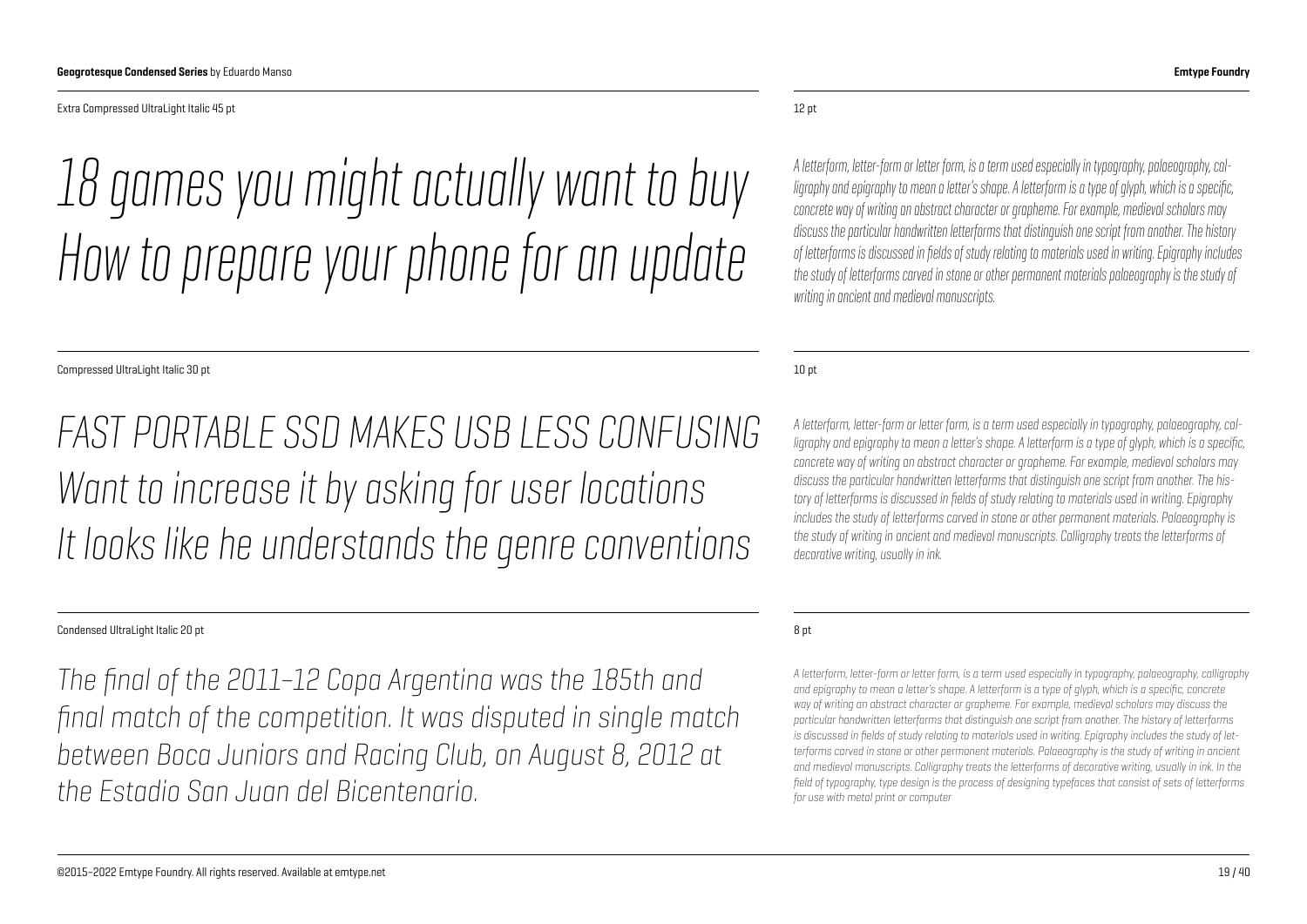Extra Compressed Light 150 pt

# Moscow basketball

Compressed Light 90 pt

# Quintin Corinne Margolin

Condensed Light 48 pt

## WOMEN'S FIGHT SMASHING GLASS CEILING Propel them to the top the division one table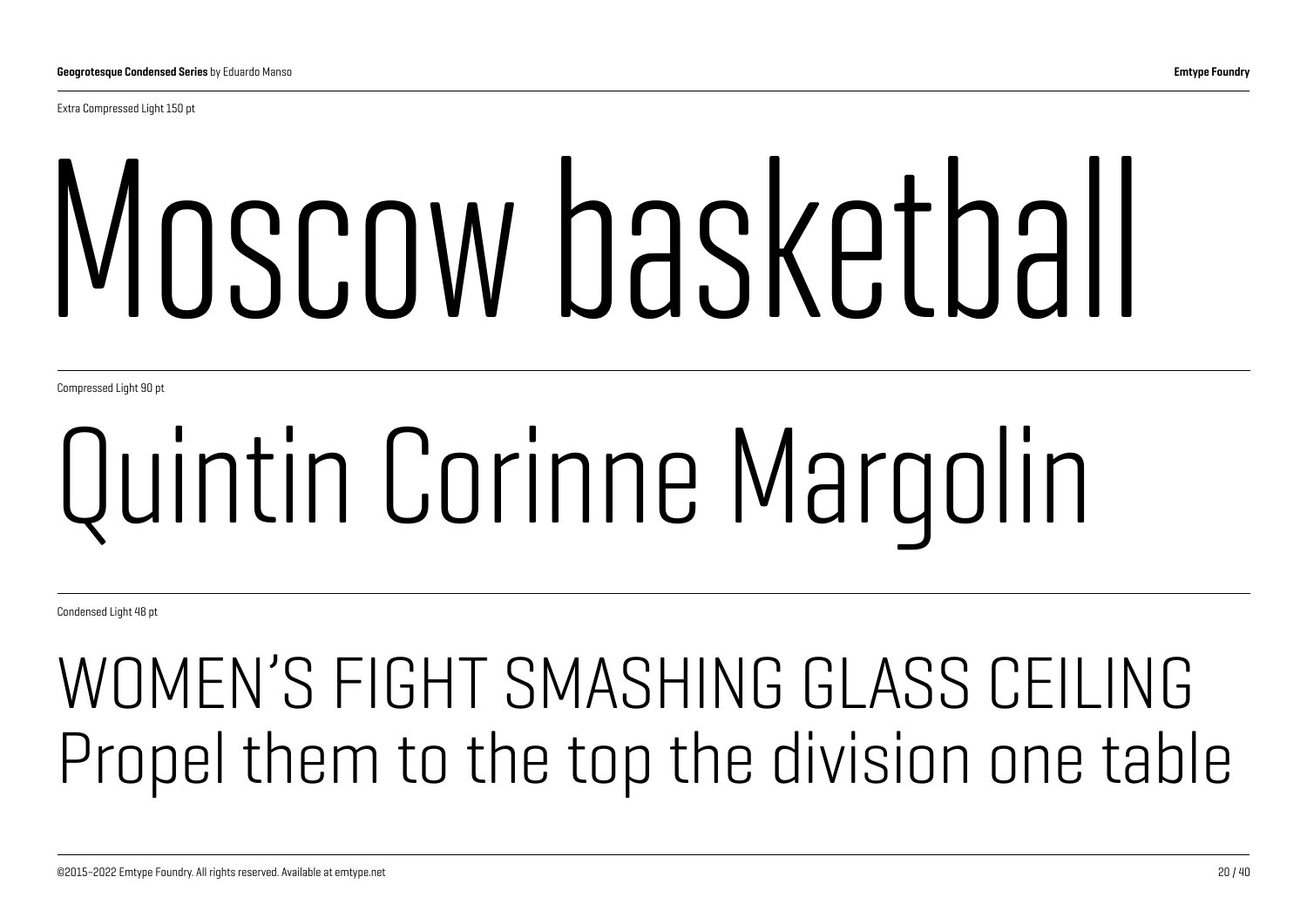Extra Compressed Light 45 pt

## Deal with reportedly worth \$368 million Could be the start of something amazing

Compressed Light 30 pt

#### DOZENS MORE COMPANIES IN SILICON VALLEY There is never heen a home robot this smart Employees can discuss workplace issues today

Condensed Light 20 pt

After finishing his higher education, Siddharth became involved in the literary circles of Lucknow while continuing as a freelance writer for newspapers and magazines. He considered Gyan Chaturvedi the father of satire, and his personal mentor.

12 pt

A letterform, letter-form or letter form, is a term used especially in typography, palaeography, calligraphy and epigraphy to mean a letter's shape. A letterform is a type of glyph, which is a specific, concrete way of writing an abstract character or grapheme. For example, medieval scholars may discuss the particular handwritten letterforms that distinguish one script from another. The history of letterforms is discussed in fields of study relating to materials used in writing. Epigraphy includes the study of letterforms carved in stone or other permanent materials palaeography is the study of writing in ancient and medieval manuscripts.

10 pt

A letterform, letter-form or letter form, is a term used especially in typography, palaeography, calligraphy and epigraphy to mean a letter's shape. A letterform is a type of glyph, which is a specific, concrete way of writing an abstract character or grapheme. For example, medieval scholars may discuss the particular handwritten letterforms that distinguish one script from another. The history of letterforms is discussed in fields of study relating to materials used in writing. Epigraphy includes the study of letterforms carved in stone or other permanent materials. Palaeography is the study of writing in ancient and medieval manuscripts. Calligraphy treats the letterforms of decorative writing.

8 pt

A letterform, letter-form or letter form, is a term used especially in typography, palaeography, calligraphy and epigraphy to mean a letter's shape. A letterform is a type of glyph, which is a specific, concrete way of writing an abstract character or grapheme. For example, medieval scholars may discuss the particular handwritten letterforms that distinguish one script from another. The history of letterforms is discussed in fields of study relating to materials used in writing. Epigraphy includes the study of letterforms carved in stone or other permanent materials. Palaeography is the study of writing in ancient and medieval manuscripts. Calligraphy treats the letterforms of decorative writing, usually in ink. In the field of typography, type design is the process of designing typefaces that consist of sets of letterforms for use with metal print or computer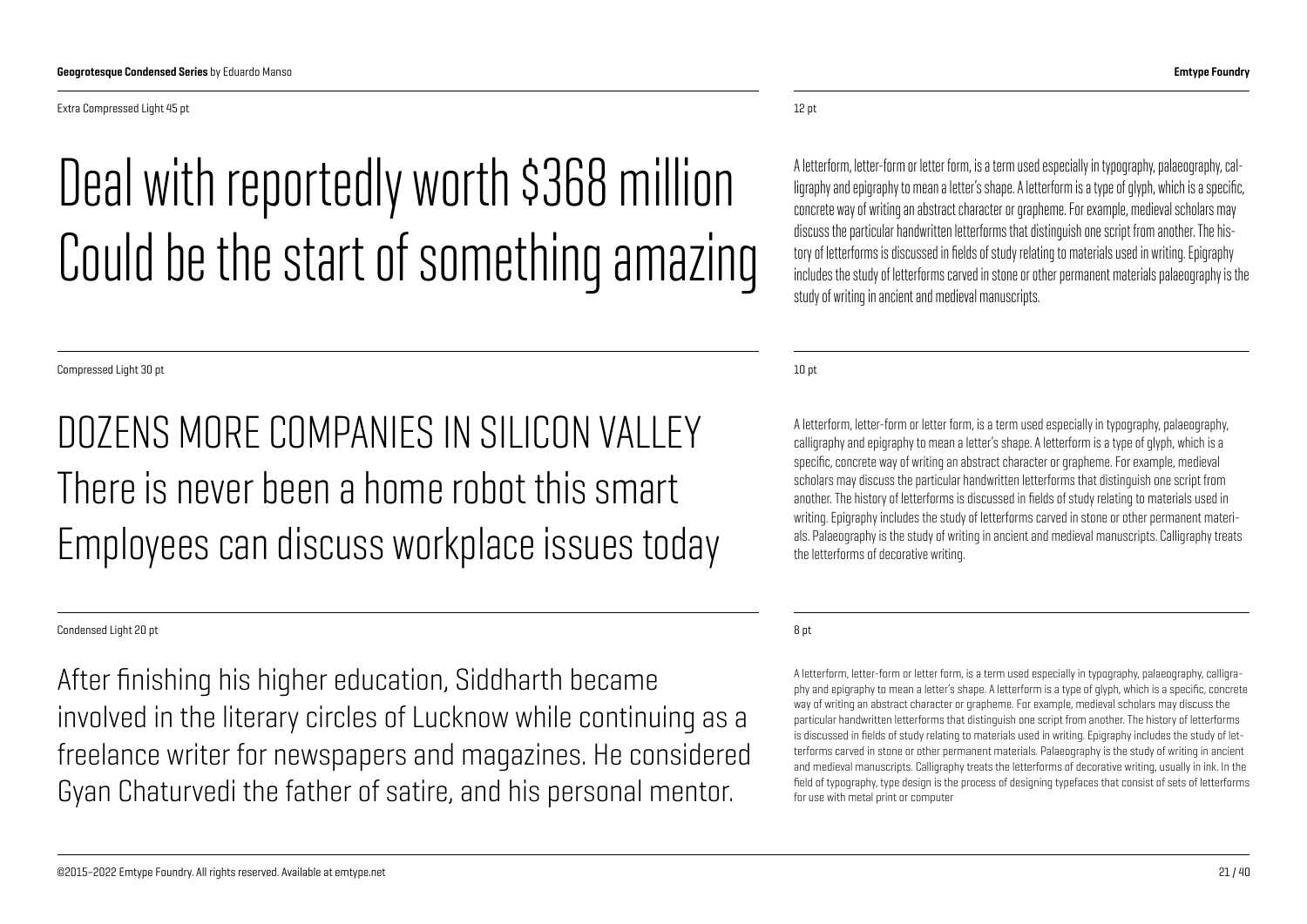Extra Compressed Light Italic 150 pt

# *Rio de Janeiro street*

Compressed Light Italic 90 pt

## *Elsa Nilda Gómez Scapatti*

Condensed Light Italic 48 pt

## *GET THEIR FIRST WIN OF THE NEW SEASON Wigan beat them 26-8 at the home stadium*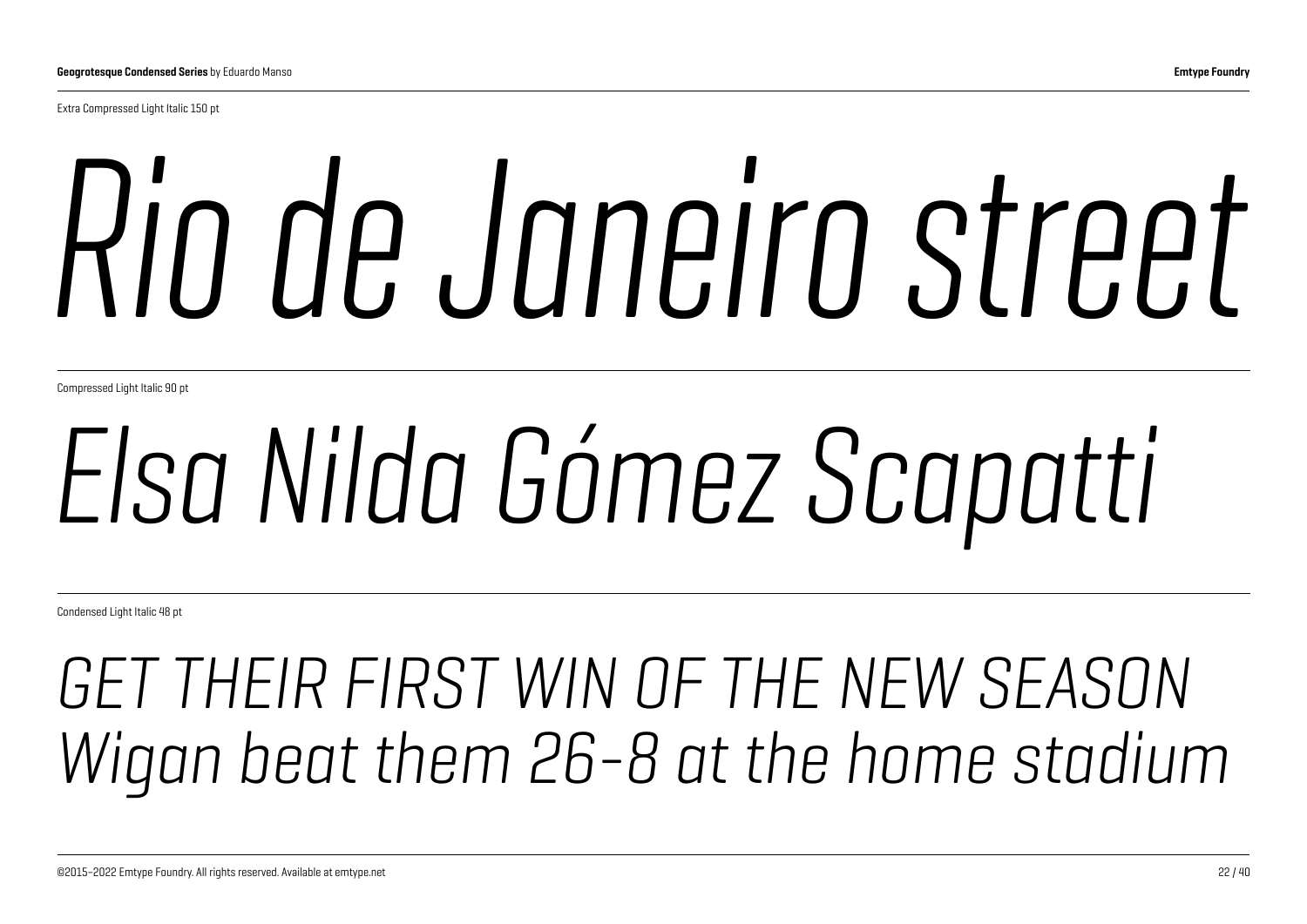Extra Compressed Light Italic 45 pt

## *New hardware event on September 14th Dark mode for macOS, Windows & Linux*

Compressed Light Italic 30 pt

*A PRIVATE ARCHIVE THAT LOOKS LIKE INSTAGRAM Customers will help it win the self driving races They will pay \$5 million after French investigation*

#### Condensed Light Italic 20 pt

*The casa dei cavalieri di Rodi, house of the knights of Rhodes is a building in Rome. Sited in the ruins of the forum of Augustus, it was built by the knights hospitaller at the end of the 13th century and since 1946 has been used by their successors.*

#### 12 pt

*A letterform, letter-form or letter form, is a term used especially in typography, palaeography, calligraphy and epigraphy to mean a letter's shape. A letterform is a type of glyph, which is a specific, concrete way of writing an abstract character or grapheme. For example, medieval scholars may discuss the particular handwritten letterforms that distinguish one script from another. The history of letterforms is discussed in fields of study relating to materials used in writing. Epigraphy includes the study of letterforms carved in stone or other permanent materials palaeography is the study of writing in ancient and medieval manuscripts.*

10 pt

*A letterform, letter-form or letter form, is a term used especially in typography, palaeography, calligraphy and epigraphy to mean a letter's shape. A letterform is a type of glyph, which is a specific, concrete way of writing an abstract character or grapheme. For example, medieval scholars may discuss the particular handwritten letterforms that distinguish one script from another. The history of letterforms is discussed in fields of study relating to materials used in writing. Epigraphy includes the study of letterforms carved in stone or other permanent materials. Palaeography is the study of writing in ancient and medieval manuscripts. Calligraphy treats the letterforms of decorative writing.*

8 pt

*A letterform, letter-form or letter form, is a term used especially in typography, palaeography, calligraphy and epigraphy to mean a letter's shape. A letterform is a type of glyph, which is a specific, concrete way of writing an abstract character or grapheme. For example, medieval scholars may discuss the particular handwritten letterforms that distinguish one script from another. The history of letterforms is discussed in fields of study relating to materials used in writing. Epigraphy includes the study of letterforms carved in stone or other permanent materials. Palaeography is the study of writing in ancient and medieval manuscripts. Calligraphy treats the letterforms of decorative writing, usually in ink. In the field of typography, type design is the process of designing typefaces that consist of sets of letterforms for use with metal print or computer*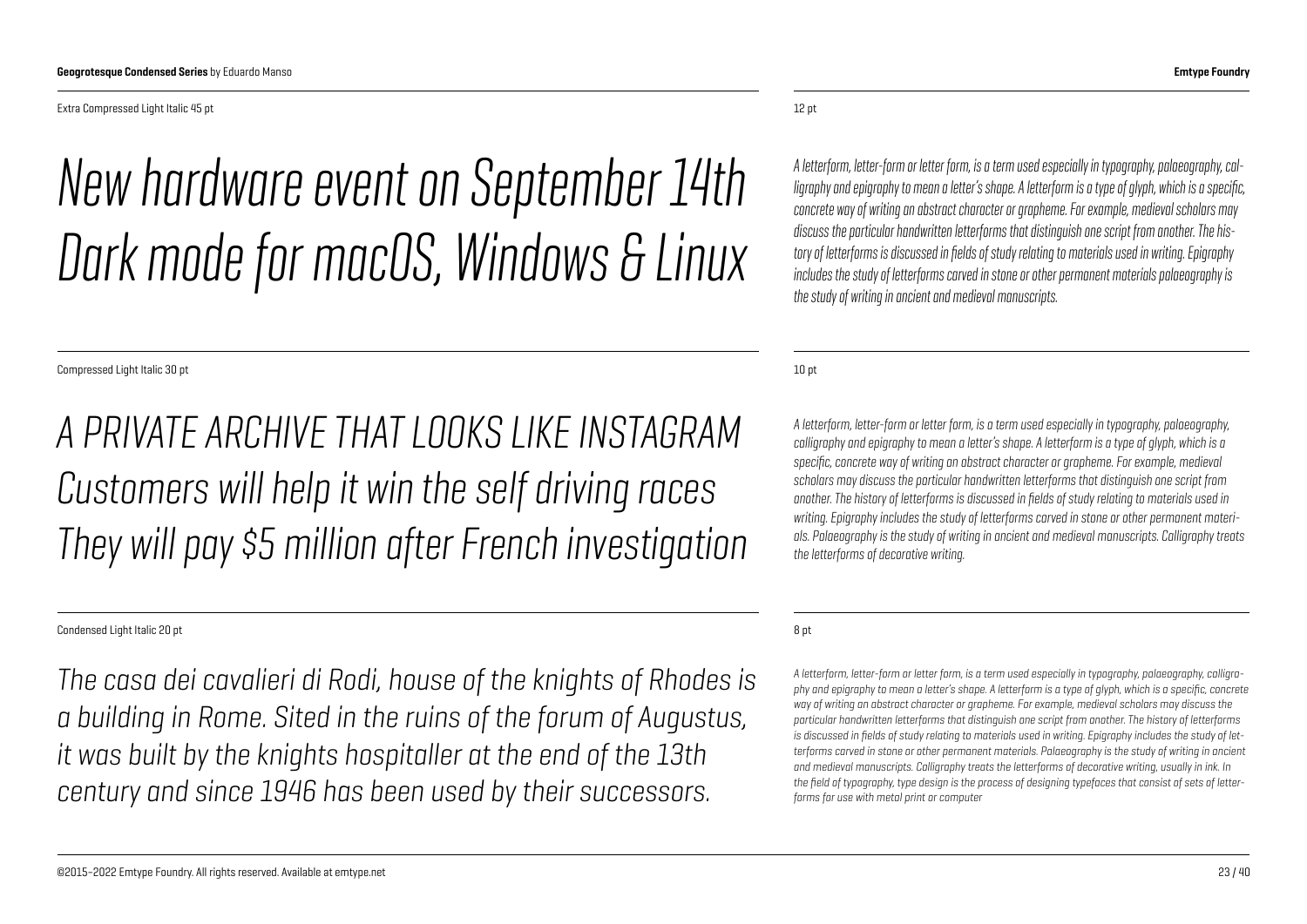Extra Compressed Regular 150 pt

# London nationals

Compressed Regular 90 pt

# Reginald Leigh Dugmore

Condensed Regular 48 pt

## SCORED 33 GOALS IN JUST EIGHT GAMES The pro football hall of fame 2020 nominees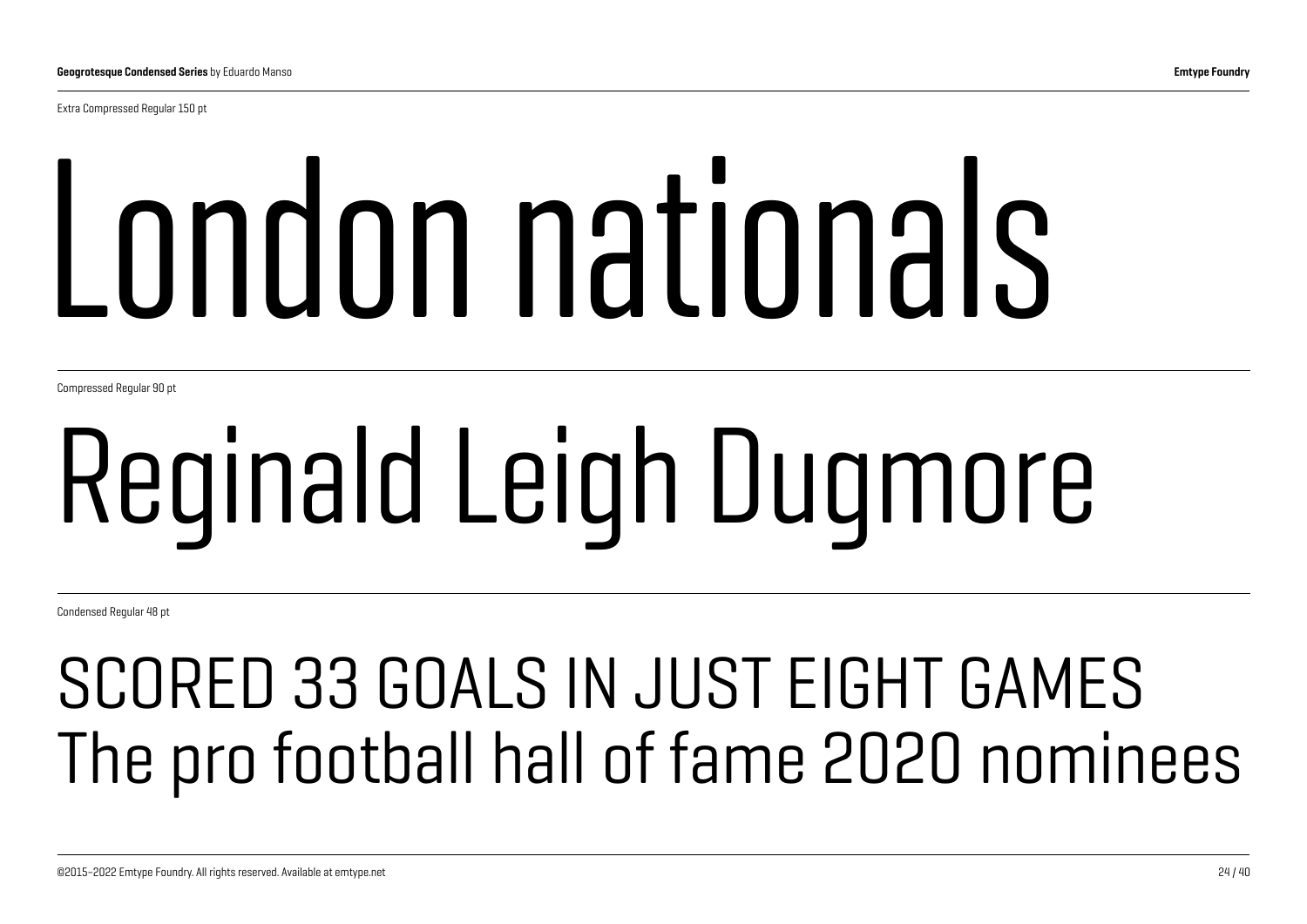Extra Compressed Regular 45 pt

## Captain has criticised the rise of media Move away in summer transfer market

Compressed Regular 30 pt

#### SECOND COMEBACK TO TENNIS AT THE AGE OF 36 In action until after the next international break Mistakes during the Premier League season

#### Condensed Regular 20 pt

Adeishvili was born in the village of Mtisdziri in Qvareli district, then soviet Georgia. He graduated from the faculty of law, Tbilisi state university in 1994 and continued his training as a jurist at the institute of state and law in Tbilisi.

12 pt

A letterform, letter-form or letter form, is a term used especially in typography, palaeography, calligraphy and epigraphy to mean a letter's shape. A letterform is a type of glyph, which is a specific, concrete way of writing an abstract character or grapheme. For example, medieval scholars may discuss the particular handwritten letterforms that distinguish one script from another. The history of letterforms is discussed in fields of study relating to materials used in writing. Epigraphy includes the study of letterforms carved in stone or other permanent materials palaeography is the study of writing in ancient.

10 pt

A letterform, letter-form or letter form, is a term used especially in typography, palaeography, calligraphy and epigraphy to mean a letter's shape. A letterform is a type of glyph, which is a specific, concrete way of writing an abstract character or grapheme. For example, medieval scholars may discuss the particular handwritten letterforms that distinguish one script from another. The history of letterforms is discussed in fields of study relating to materials used in writing. Epigraphy includes the study of letterforms carved in stone or other permanent materials. Palaeography is the study of writing in ancient and medieval manuscripts. Calligraphy treats the letterforms of decorative writing.

8 pt

A letterform, letter-form or letter form, is a term used especially in typography, palaeography, calligraphy and epigraphy to mean a letter's shape. A letterform is a type of glyph, which is a specific, concrete way of writing an abstract character or grapheme. For example, medieval scholars may discuss the particular handwritten letterforms that distinguish one script from another. The history of letterforms is discussed in fields of study relating to materials used in writing. Epigraphy includes the study of letterforms carved in stone or other permanent materials. Palaeography is the study of writing in ancient and medieval manuscripts. Calligraphy treats the letterforms of decorative writing, usually in ink. In the field of typography, type design is the process of designing typefaces that consist of sets of letterforms for use with metal print or computer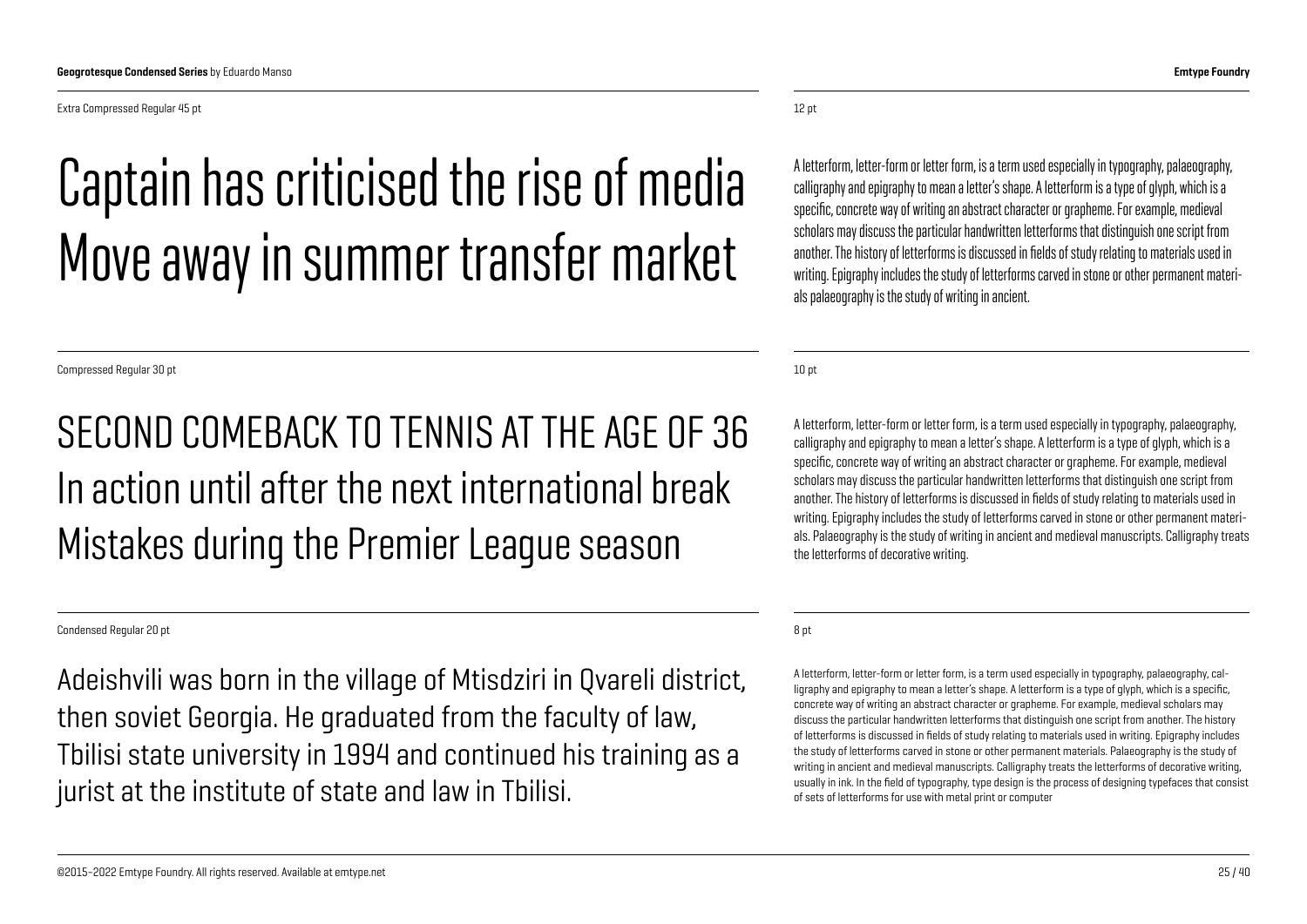Extra Compressed Regular Italic 150 pt

# *Casablanca culture*

Compressed Regular Italic 90 pt

## *Henry David Boileau Down*

Condensed Regular Italic 48 pt

## *ALMOST LEAVING THE CLUB IN THE SUMMER Two shots of the early lead in Amsterdam*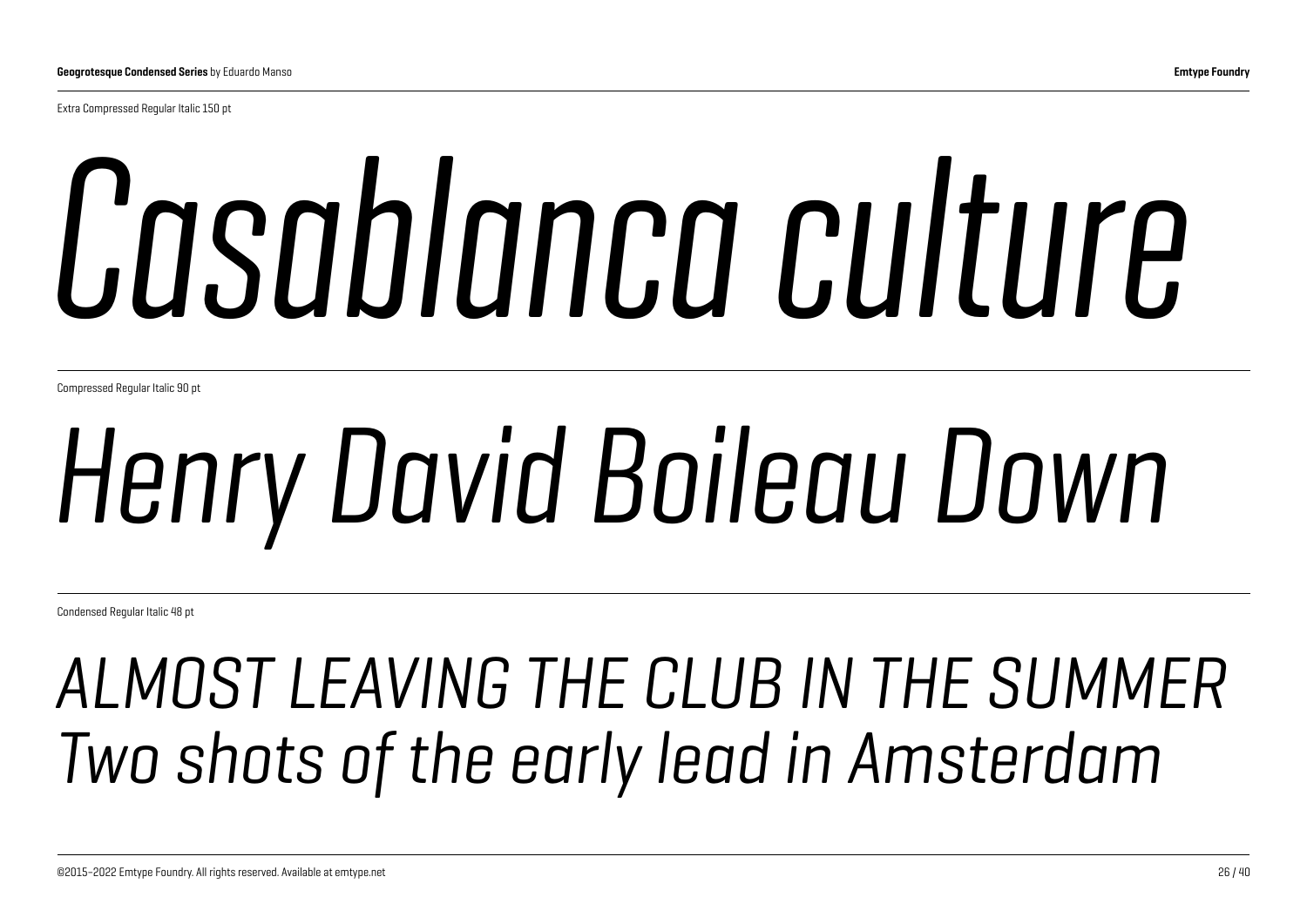### *Champions League tie with Liverpool Last film will premiere on November 6th*

Compressed Regular Italic 30 pt

*SHOWS AMBITIOUS FUTURE OF CONCERT TECH How the producers use samples to create hits Long term contract after an impressive start*

Condensed Regular Italic 20 pt

*Freaky Trigger is an Internet publication and e-zine that focuses on popular culture with topics varying from music to cinema. It was founded by the music critic Tom Ewing in 1999 and features Pete Baran and Mark Sinker as editors.*

#### 12 pt

*A letterform, letter-form or letter form, is a term used especially in typography, palaeography, calligraphy and epigraphy to mean a letter's shape. A letterform is a type of glyph, which is a specific, concrete way of writing an abstract character or grapheme. For example, medieval scholars may discuss the particular handwritten letterforms that distinguish one script from another. The history of letterforms is discussed in fields of study relating to materials used in writing. Epigraphy includes the study of letterforms carved in stone or other permanent materials palaeography is the study of writing in ancient.*

10 pt

*A letterform, letter-form or letter form, is a term used especially in typography, palaeography, calligraphy and epigraphy to mean a letter's shape. A letterform is a type of glyph, which is a specific, concrete way of writing an abstract character or grapheme. For example, medieval scholars may discuss the particular handwritten letterforms that distinguish one script from another. The history of letterforms is discussed in fields of study relating to materials used in writing. Epigraphy includes the study of letterforms carved in stone or other permanent materials. Palaeography is the study of writing in ancient and medieval manuscripts. Calligraphy treats the letterforms of decorative writing.*

8 pt

*A letterform, letter-form or letter form, is a term used especially in typography, palaeography, calligraphy and epigraphy to mean a letter's shape. A letterform is a type of glyph, which is a specific, concrete way of writing an abstract character or grapheme. For example, medieval scholars may discuss the particular handwritten letterforms that distinguish one script from another. The history of letterforms is discussed in fields of study relating to materials used in writing. Epigraphy includes*  the study of letterforms carved in stone or other permanent materials. Palaeography is the study of *writing in ancient and medieval manuscripts. Calligraphy treats the letterforms of decorative writing, usually in ink. In the field of typography, type design is the process of designing typefaces that consist of sets of letterforms for use with metal print or computer*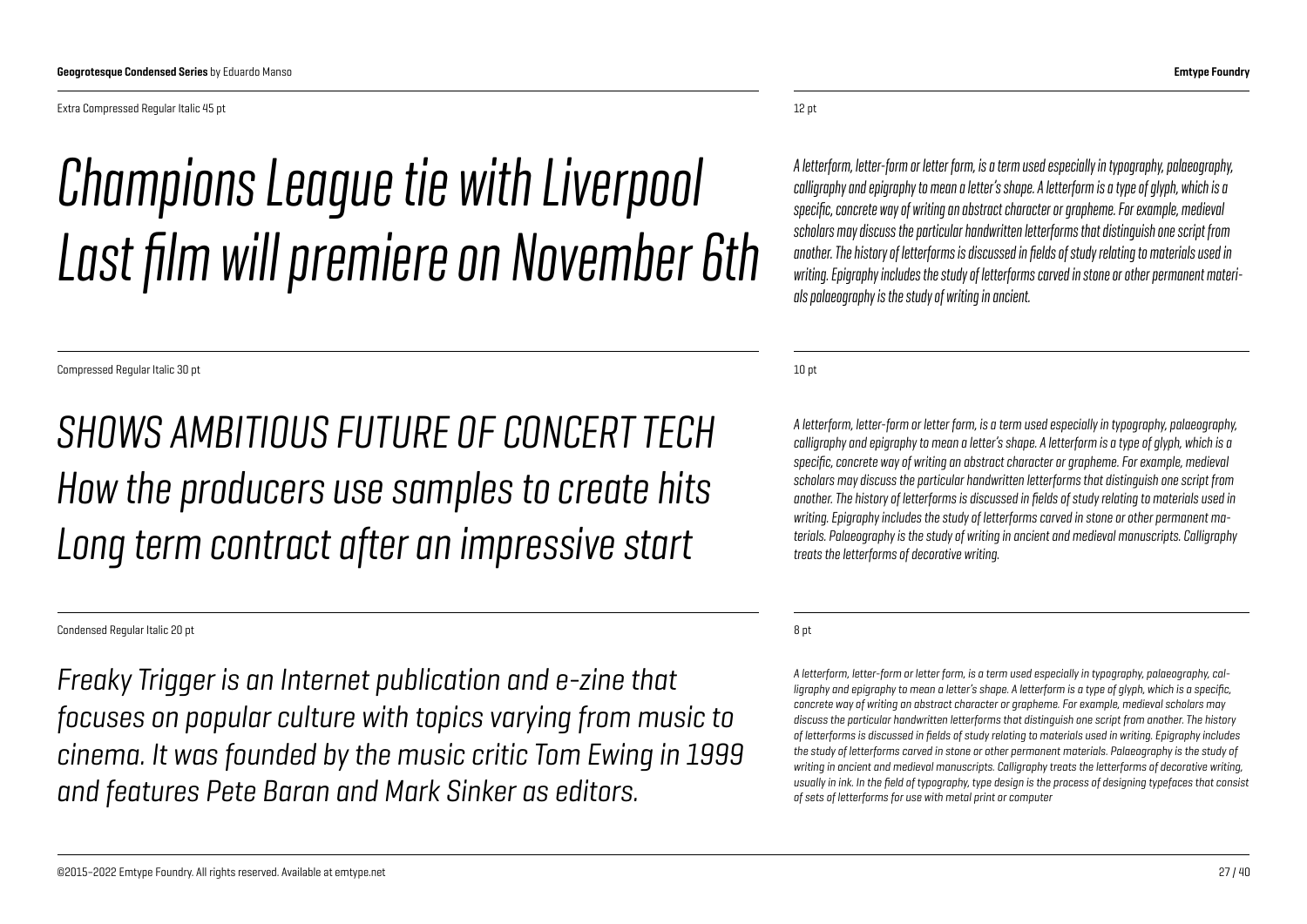Extra Compressed Medium 150 pt

# Yokohama music

Compressed Medium 90 pt

## Doris Mary Ann Kappelhoff

Condensed Medium 48 pt

## HE TONKED 64 NOT OUT FROM 84 BALLS Allowed to move to Rangers from Liverpool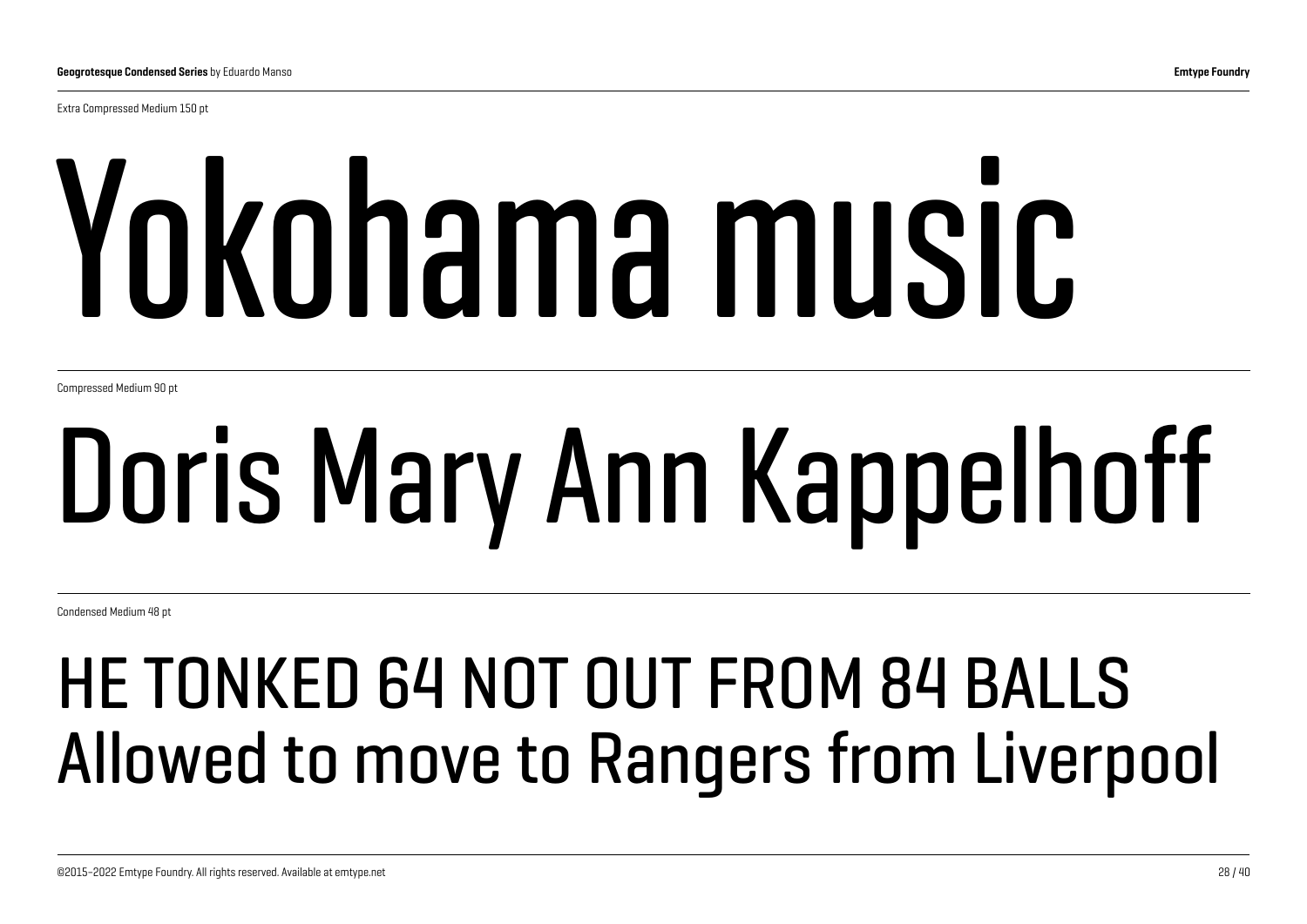Extra Compressed Medium 45 pt

## Discover the new face unlock setups 25 milestones in the Rugby World Cup

Compressed Medium 30 pt

#### AND WATCH NEARLY AN HOUR OF NEW FOOTAGE Opens up its crowdsourced program to anyone Welcome the season at the New York stadium

Condensed Medium 20 pt

Toni Ellen Hoffman is a senior nurse who has received the order of Australia medal and the 2006 local hero award. She took on the role of whistleblower in informing Queensland politician Rob Messenger about Jayant Patel.

12 pt

A letterform, letter-form or letter form, is a term used especially in typography, palaeography, calligraphy and epigraphy to mean a letter's shape. A letterform is a type of glyph, which is a specific, concrete way of writing an abstract character or grapheme. For example, medieval scholars may discuss the particular handwritten letterforms that distinguish one script from another. The history of letterforms is discussed in fields of study relating to materials used in writing. Epigraphy includes the study of letterforms carved in stone or other permanent materials palaeography is the study of writing in ancient.

10 pt

A letterform, letter-form or letter form, is a term used especially in typography, palaeography, calligraphy and epigraphy to mean a letter's shape. A letterform is a type of glyph, which is a specific, concrete way of writing an abstract character or grapheme. For example, medieval scholars may discuss the particular handwritten letterforms that distinguish one script from another. The history of letterforms is discussed in fields of study relating to materials used in writing. Epigraphy includes the study of letterforms carved in stone or other permanent materials. Palaeography is the study of writing in ancient and medieval manuscripts. Calligraphy treats the letterforms of decorative writing.

8 pt

A letterform, letter-form or letter form, is a term used especially in typography, palaeography, calligraphy and epigraphy to mean a letter's shape. A letterform is a type of glyph, which is a specific, concrete way of writing an abstract character or grapheme. For example, medieval scholars may discuss the particular handwritten letterforms that distinguish one script from another. The history of letterforms is discussed in fields of study relating to materials used in writing. Epigraphy includes the study of letterforms carved in stone or other permanent materials. Palaeography is the study of writing in ancient and medieval manuscripts. Calligraphy treats the letterforms of decorative writing, usually in ink. In the field of typography, type design is the process of designing typefaces that consist of sets of letterforms for use with metal print or computer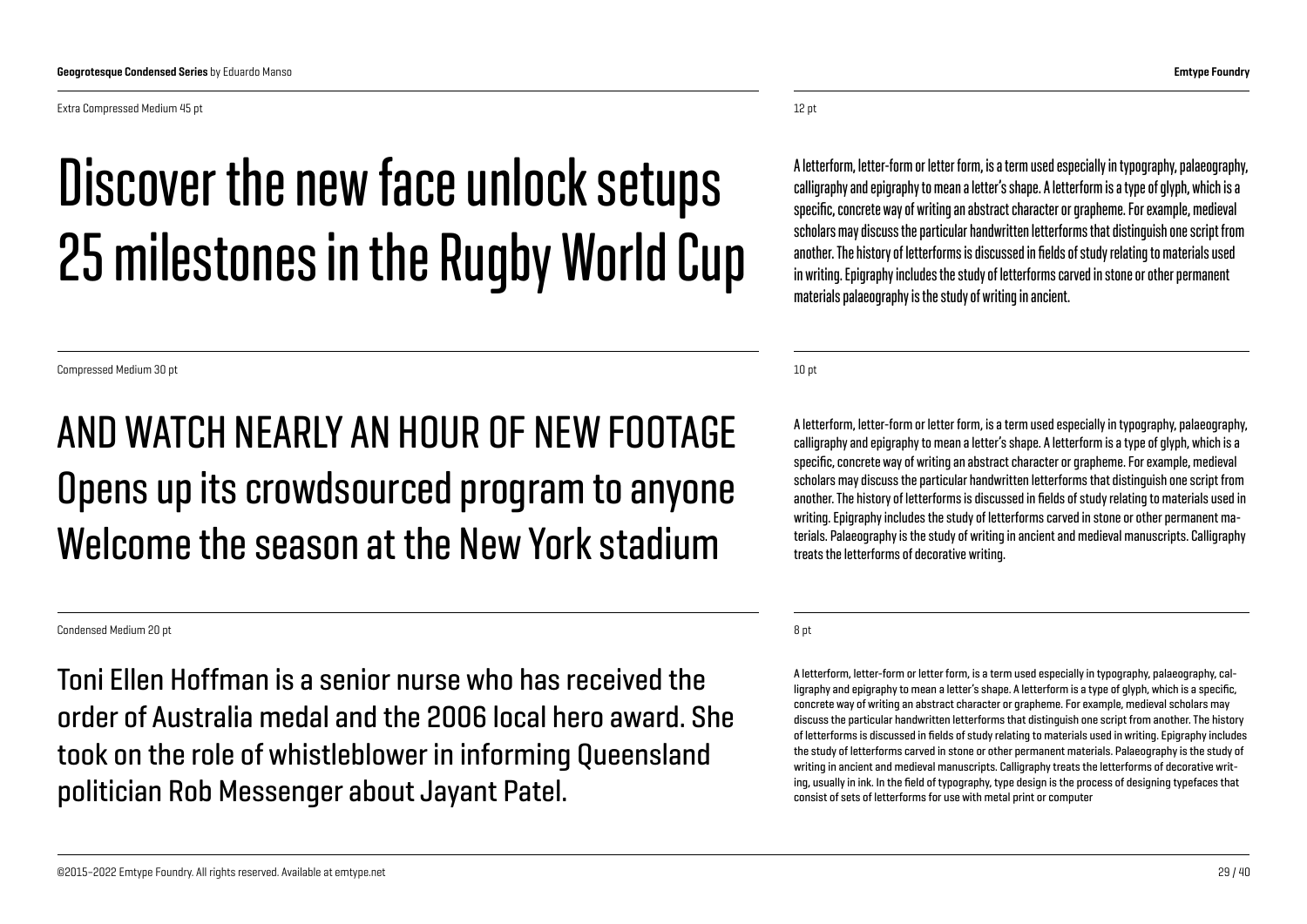Extra Compressed Medium Italic 150 pt

# *Berlin bookstores*

Compressed Medium Italic 90 pt

## *Giovanni Alfredo Simone*

Condensed Medium Italic 48 pt

## *UNDER A MANAGER OF GUARDIOLA CALIBRE Team have sent them messages of support*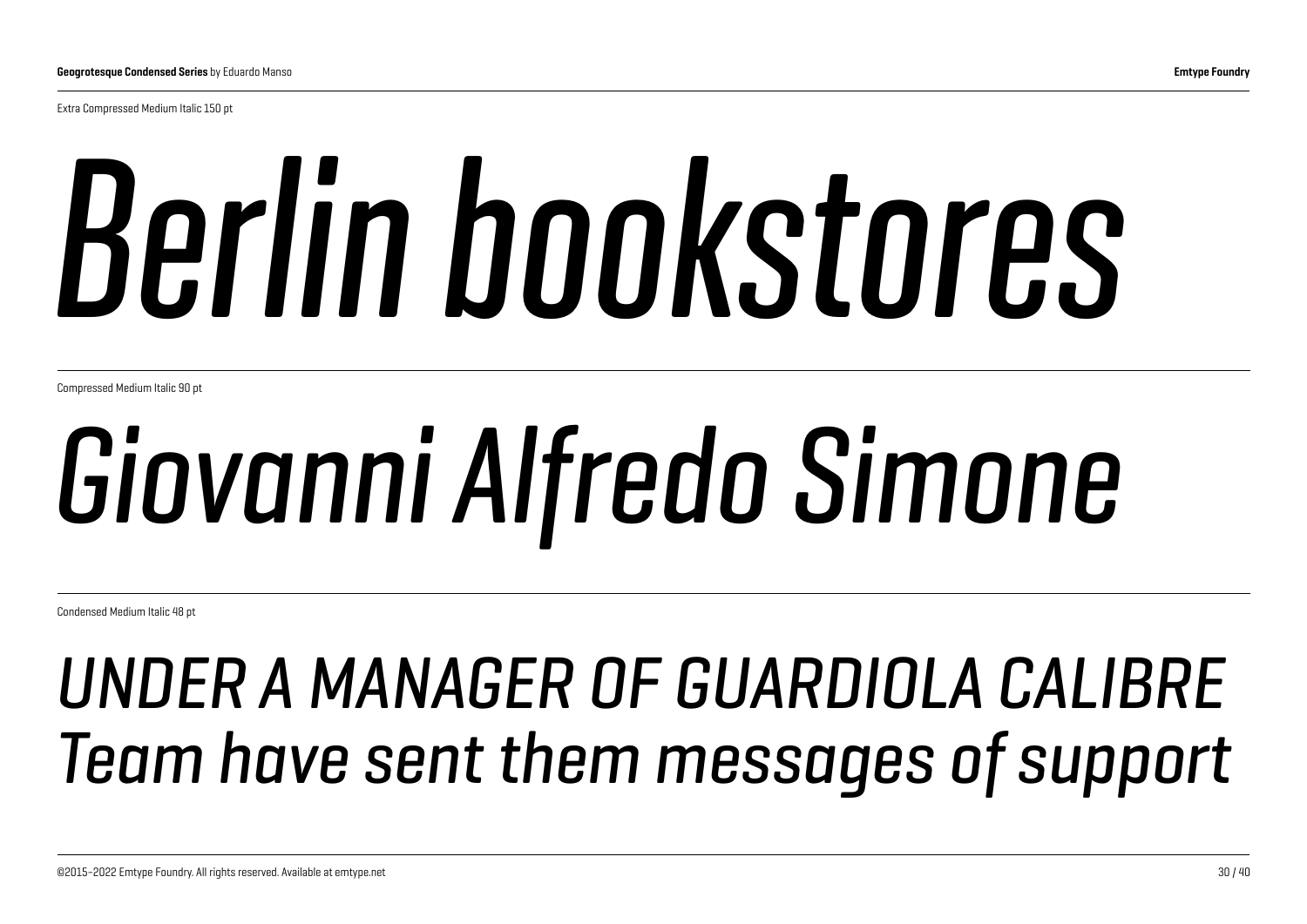Extra Compressed Medium Italic 45 pt

## *Free stock trading becomes cash app They will include a new 27 inch model*

Compressed Medium Italic 30 pt

#### *A CLEVER PUZZLER ABOUT STAYING ORGANIZED It is here to launch a vast cinematic universe Use AI to reframe videos for your social media*

Condensed Medium Italic 20 pt

*The shrub or tree is openly branched, slender and often weeping, it typically grows to a height of 1.5 to 7 metres, 5 to 23 ft, and has fissured grey coloured bark. The light to dark brown branchlets are terete and woolly.*

12 pt

*A letterform, letter-form or letter form, is a term used especially in typography, palaeography, calligraphy and epigraphy to mean a letter's shape. A letterform is a type of glyph, which is a specific, concrete way of writing an abstract character or grapheme. For example, medieval scholars may discuss the particular handwritten letterforms that distinguish one script from another. The history of letterforms is discussed in fields of study relating to materials used in writing. Epigraphy includes the study of letterforms carved in stone or other permanent materials palaeography is the study of writing in ancient.*

10 pt

*A letterform, letter-form or letter form, is a term used especially in typography, palaeography, calligraphy and epigraphy to mean a letter's shape. A letterform is a type of glyph, which is a specific, concrete way of writing an abstract character or grapheme. For example, medieval scholars may discuss the particular handwritten letterforms that distinguish one script from another. The history of letterforms is discussed in fields of study relating to materials used in writing. Epigraphy includes the study of letterforms carved in stone or other permanent materials. Palaeography is the study of writing in ancient and medieval manuscripts. Calligraphy treats the letterforms of decorative writing.*

8 pt

*A letterform, letter-form or letter form, is a term used especially in typography, palaeography, calligraphy and epigraphy to mean a letter's shape. A letterform is a type of glyph, which is a specific, concrete way of writing an abstract character or grapheme. For example, medieval scholars may discuss the particular handwritten letterforms that distinguish one script from another. The history of letterforms is discussed in fields of study relating to materials used in writing. Epigraphy includes*  the study of letterforms carved in stone or other permanent materials. Palaeography is the study of *writing in ancient and medieval manuscripts. Calligraphy treats the letterforms of decorative writing, usually in ink. In the field of typography, type design is the process of designing typefaces that consist of sets of letterforms for use with metal print or computer*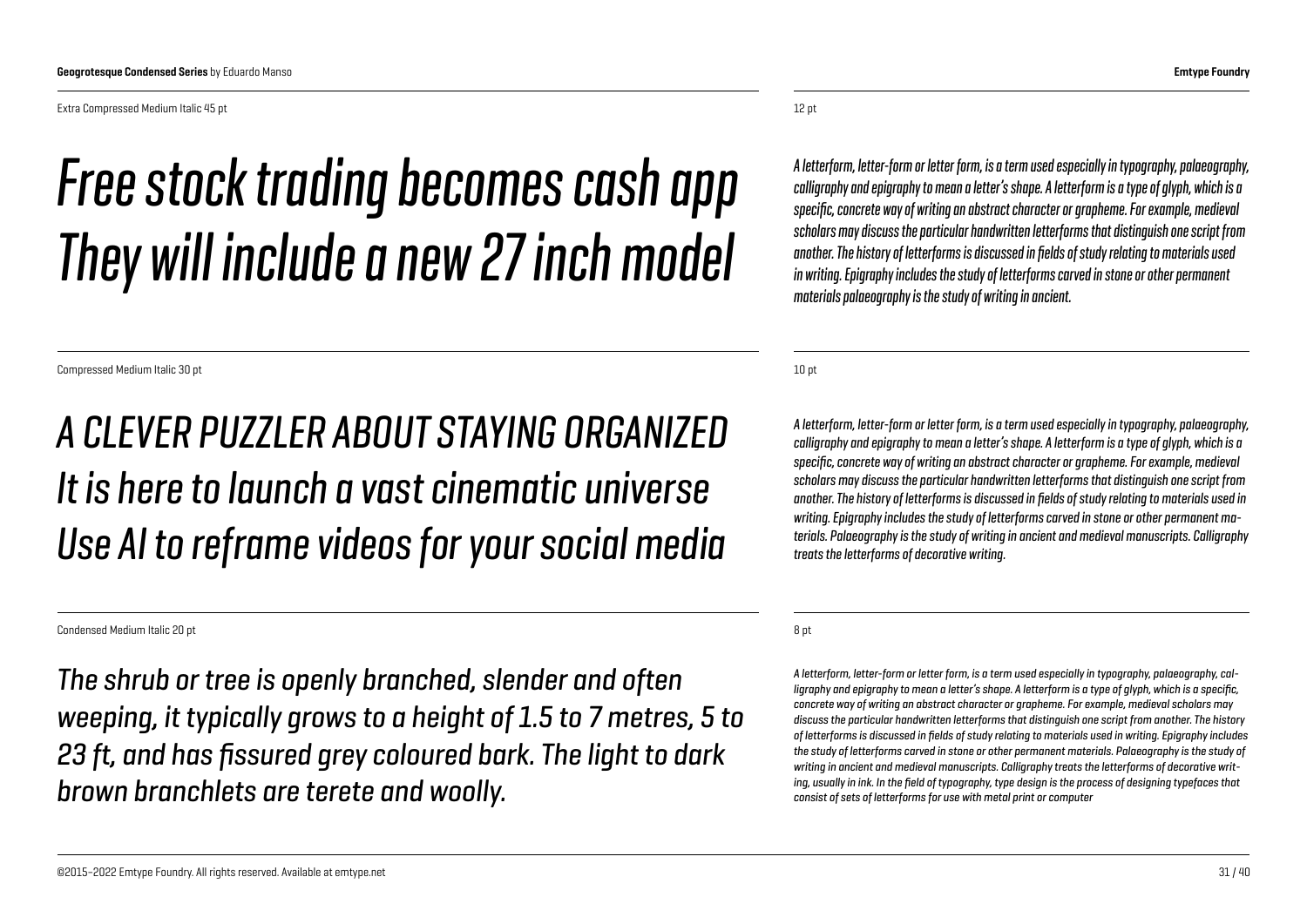Extra Compressed SemiBold 150 pt

# Rome best hotels

Compressed SemiBold 90 pt

## Terence Trent Howard

Condensed SemiBold 48 pt

## THE FIBA WORLD CUP TO THE SEMIFINALS He has won for each of the last two years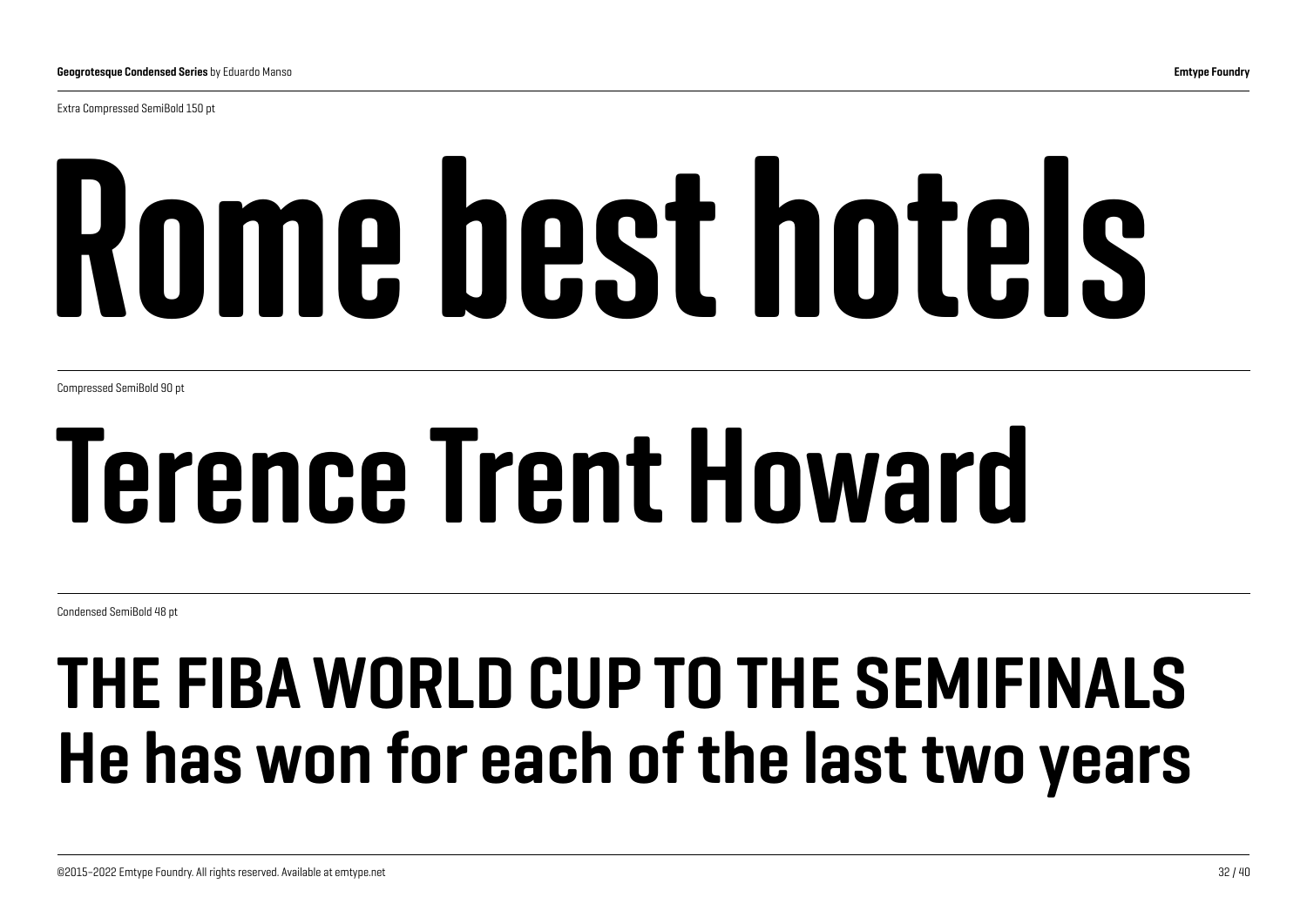Extra Compressed SemiBold 45 pt

### 13 trailers you should watch today New lineup of electric city bikes

Compressed SemiBold 30 pt

#### 10 NEW ORLEANS LONGTIME QUARTERBACKS Media cover after New England patriots debut Sets record for most home runs in a season

Condensed SemiBold 20 pt

Hull grammar school was a secondary school in Hull, England, founded around 1330 and endowed in 1486 by Dr. John Alcock. In 1988, with the loss of its sixth form, it was renamed the William Gee school for boys.

12 pt

A letterform, letter-form or letter form, is a term used especially in typography, palaeography, calligraphy and epigraphy to mean a letter's shape. A letterform is a type of glyph, which is a specific, concrete way of writing an abstract character or grapheme. For example, medieval scholars may discuss the particular handwritten letterforms that distinguish one script from another. The history of letterforms is discussed in fields of study relating to materials used in writing. Epigraphy includes the study of letterforms carved in stone or other permanent materials palaeography is the study of writing in ancient.

10 pt

A letterform, letter-form or letter form, is a term used especially in typography, palaeography, calligraphy and epigraphy to mean a letter's shape. A letterform is a type of glyph, which is a specific, concrete way of writing an abstract character or grapheme. For example, medieval scholars may discuss the particular handwritten letterforms that distinguish one script from another. The history of letterforms is discussed in fields of study relating to materials used in writing. Epigraphy includes the study of letterforms carved in stone or other permanent materials. Palaeography is the study of writing in ancient and medieval manuscripts. Calligraphy treats the letterforms of decorative writing.

8 pt

A letterform, letter-form or letter form, is a term used especially in typography, palaeography, calligraphy and epigraphy to mean a letter's shape. A letterform is a type of glyph, which is a specific, concrete way of writing an abstract character or grapheme. For example, medieval scholars may discuss the particular handwritten letterforms that distinguish one script from another. The history of letterforms is discussed in fields of study relating to materials used in writing. Epigraphy includes the study of letterforms carved in stone or other permanent materials. Palaeography is the study of writing in ancient and medieval manuscripts. Calligraphy treats the letterforms of decorative writing, usually in ink. In the field of typography, type design is the process of designing typefaces that consist of sets of letterforms for use with metal print or computer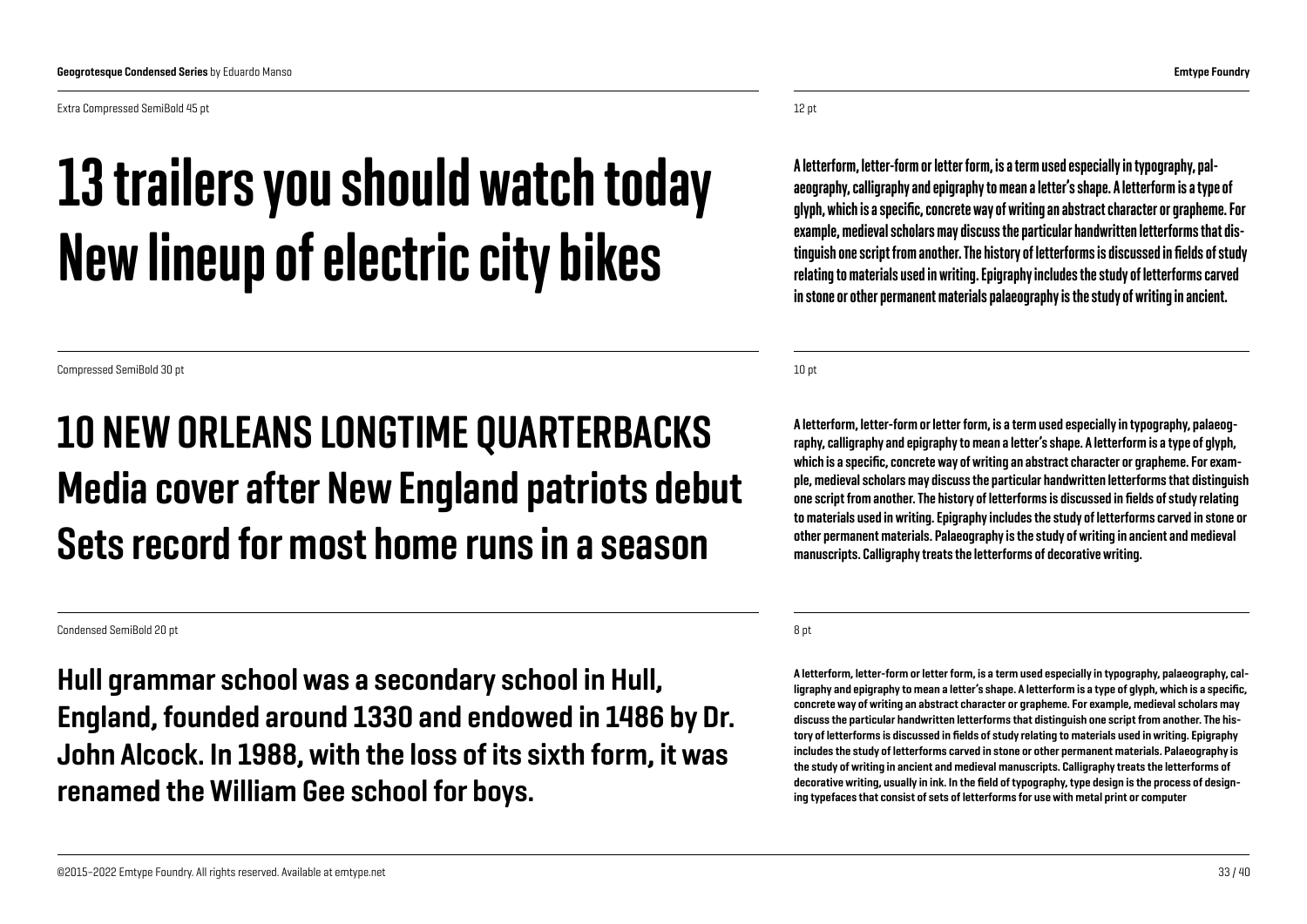Extra Compressed SemiBold Italic 150 pt

# *Buenos Aires team*

Compressed SemiBold Italic 90 pt

## *Odette Alice Marie Deupès*

Condensed SemiBold Italic 48 pt

## *THEY MAINTAINED THE UNBEATEN RECORD Stradivarius is the surprise star attraction*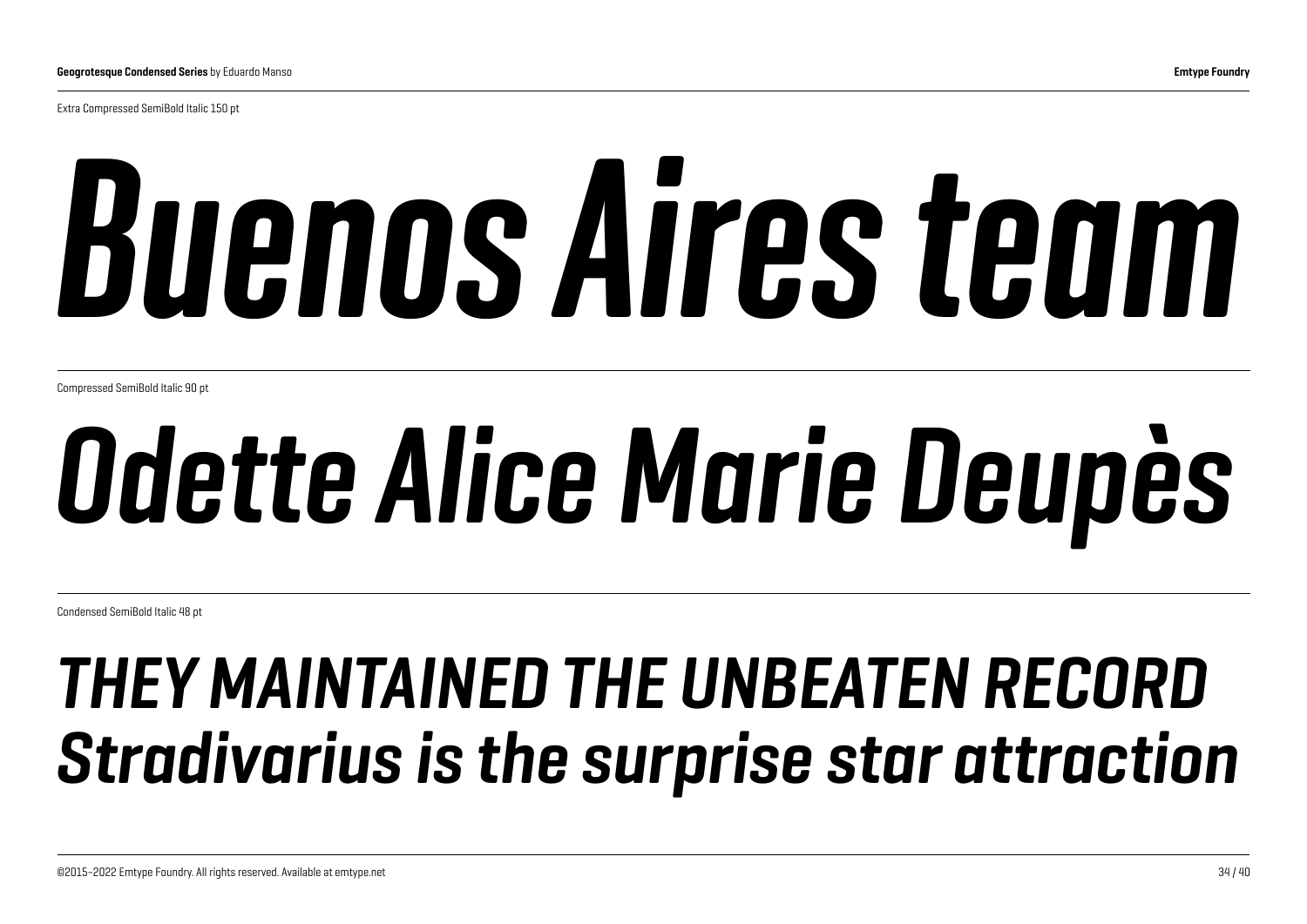Extra Compressed SemiBold Italic 45 pt

### *Hits 25 mph during touchdown run Foldable devices with liquid screens*

Compressed SemiBold Italic 30 pt

#### *NEW FUTURISTIC INFLATABLE SPACE HABITATS Changing how it counts views for music videos USA to letting college athletes make money*

Condensed SemiBold Italic 20 pt

*The 1990 Torneo Internazionale was a women's tennis tournament played on outdoor clay courts at the country time club in Palermo, Italy that was part of the tier 5 category of the 1990 WTA Tour.*

12 pt

*A letterform, letter-form or letter form, is a term used especially in typography, palaeography, calligraphy and epigraphy to mean a letter's shape. A letterform is a type of glyph, which is a specific, concrete way of writing an abstract character or grapheme. For example, medieval scholars may discuss the particular handwritten letterforms that distinguish one script from another. The history of letterforms is discussed in fields of study relating to materials used in writing. Epigraphy includes the study of letterforms carved in stone or other permanent materials palaeography is the study of writing in ancient.*

10 pt

*A letterform, letter-form or letter form, is a term used especially in typography, palaeography, calligraphy and epigraphy to mean a letter's shape. A letterform is a type of glyph, which is a specific, concrete way of writing an abstract character or grapheme. For example, medieval scholars may discuss the particular handwritten letterforms that distinguish one script from another. The history of letterforms is discussed in fields of study relating to materials used in writing. Epigraphy includes the study of letterforms carved in stone or other permanent materials. Palaeography is the study of writing in ancient and medieval manuscripts. Calligraphy treats the letterforms of decorative writing.*

8 pt

*A letterform, letter-form or letter form, is a term used especially in typography, palaeography, calligraphy and epigraphy to mean a letter's shape. A letterform is a type of glyph, which is a specific, concrete way of writing an abstract character or grapheme. For example, medieval scholars may discuss the particular handwritten letterforms that distinguish one script from another. The history of letterforms is discussed in fields of study relating to materials used in writing. Epigraphy includes the study of letterforms carved in stone or other permanent materials. Palaeography is the study of writing in ancient and medieval manuscripts. Calligraphy treats the letterforms of decorative writing, usually in ink. In the field of typography, type design is the process of designing typefaces that consist of sets of letterforms for use with metal print or computer*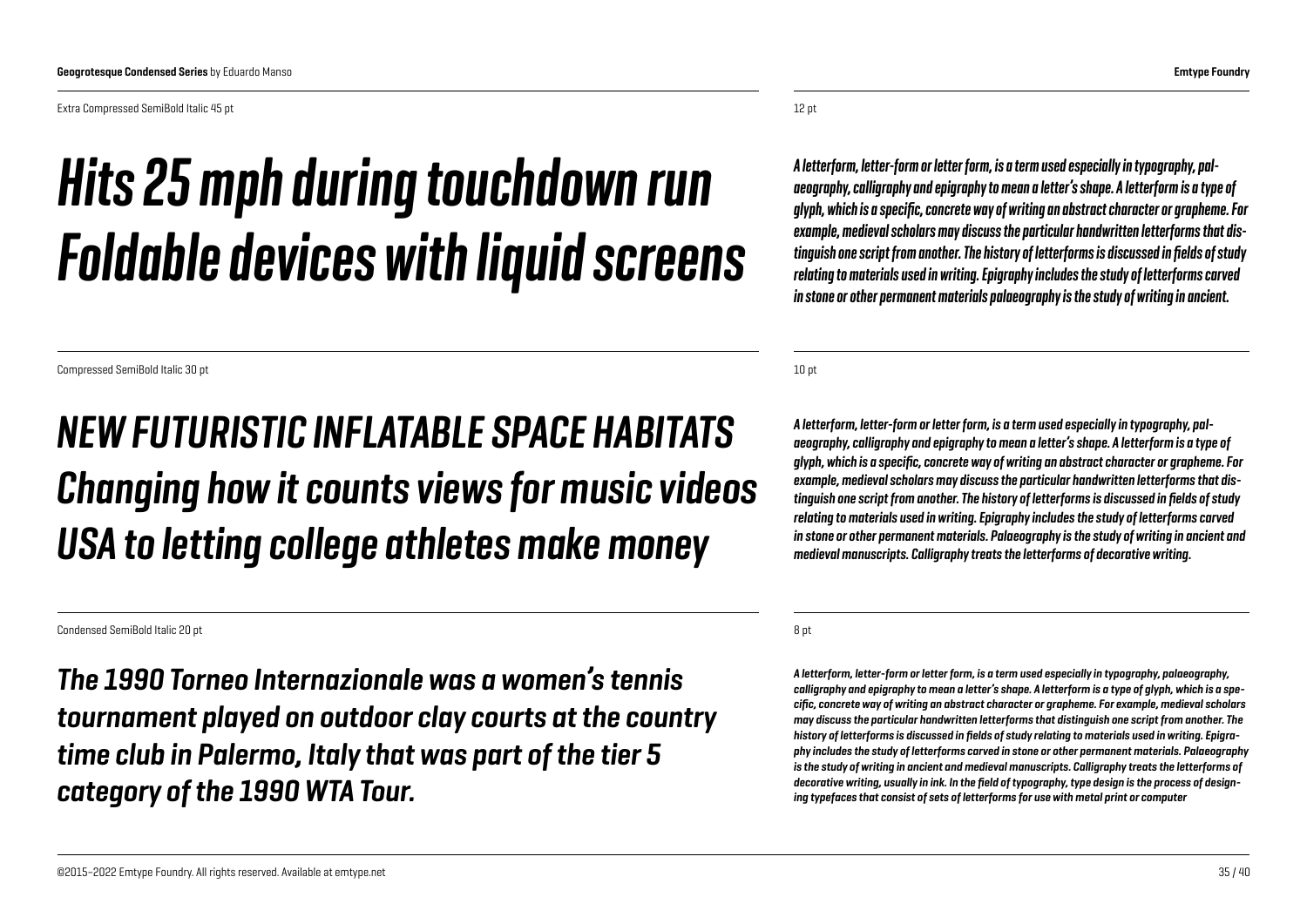Extra Compressed Bold 150 pt

# Houston artists

Compressed Bold 90 pt

## Howard Andrew Trafford

Condensed Bold 48 pt

## TO ACHIEVE HIS WORLD TITLE AMBITIONS Announced her return to tennis in 2025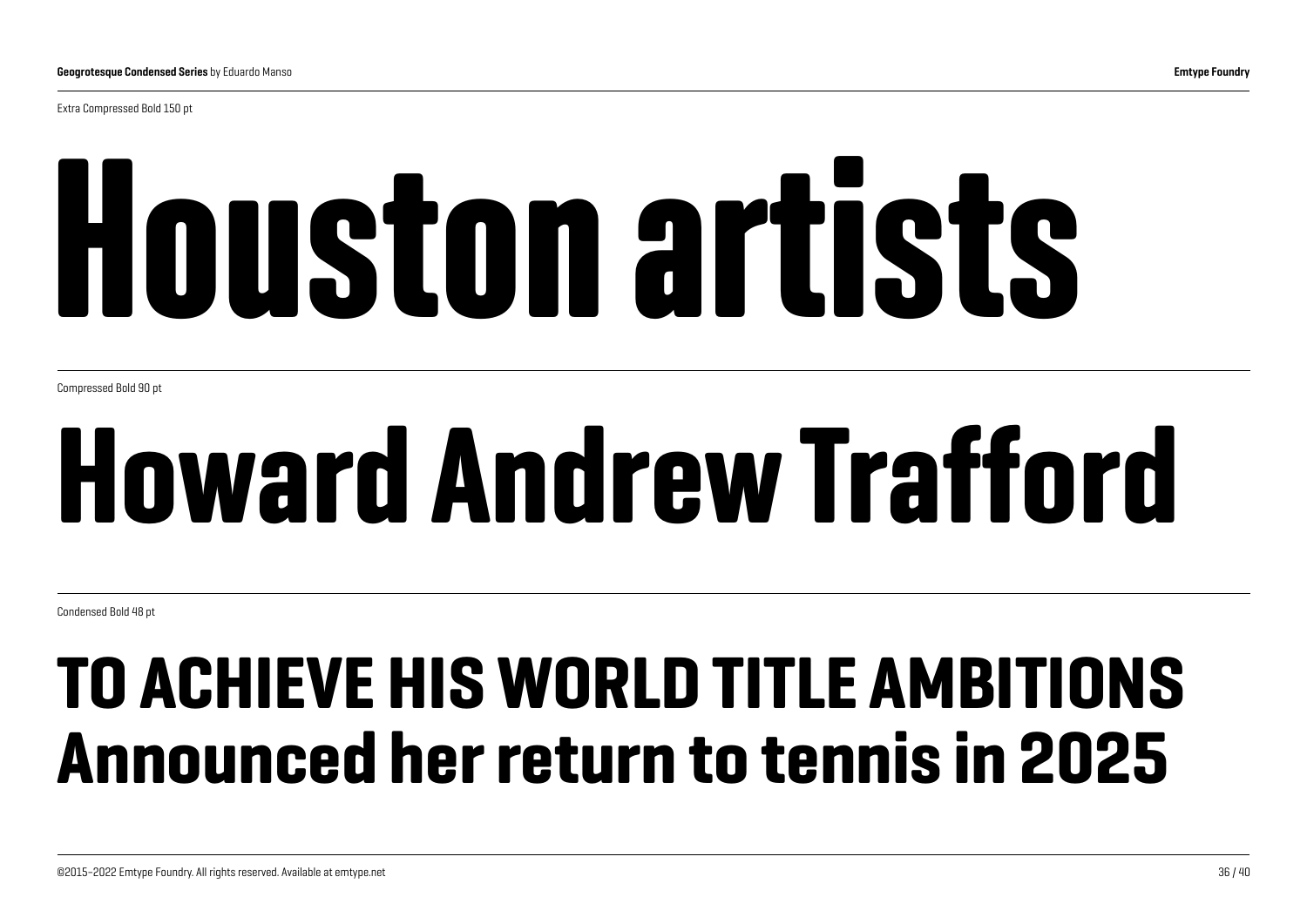Extra Compressed Bold Italic 150 pt

# *Paris streamline*

Compressed Bold Italic 90 pt

## *Stephen Dunham Bowers*

Condensed Bold Italic 48 pt

## *WITHIN THE NEXT FOUR TO FIVE MONTHS His last game of rugby league this year*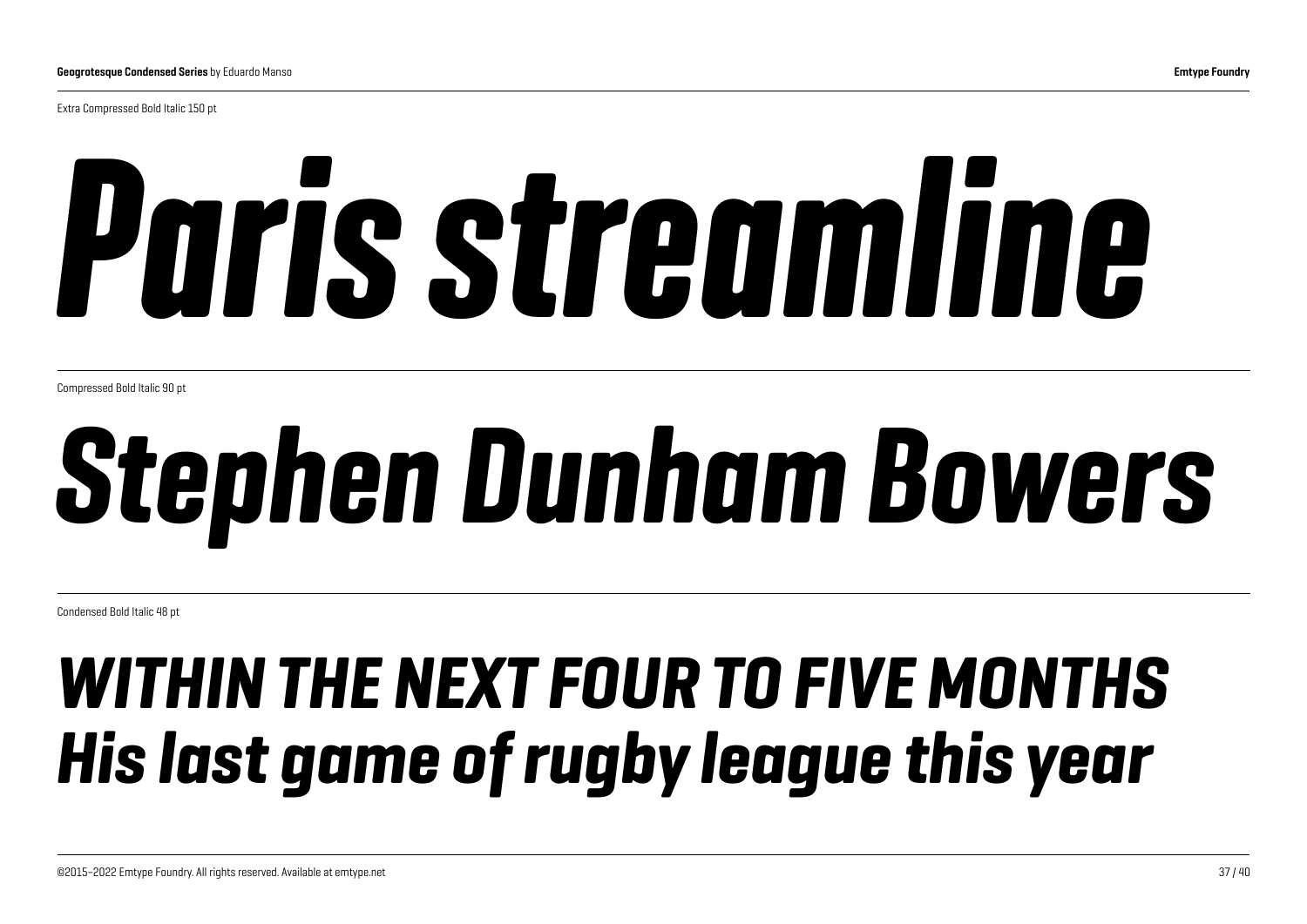Complete character set Condensed Medium 22 pt

#### ABCDEFGHIJKLMNOPQRSTUVWXYZ abcdefqhijklmnopqrstuvwxyz 0123456789

**Diacritics** 

ÀÁÂÃĂĀĂÅÅÅÆÆĆĈČČÇĎĐÈÉÊĚĔĔĔĔĘĜĞĠĢĤĦÌÍĨĨĨĨĬIJIJĴĶĹĻŁĿĽŃŇÑŅŊ ÒÓÔÕÖŌŎŐØØŒÞŔŘŖŚŜŠŞŞŤŢŦÙÚÛŨŨŨŨŮŰŲŴŴŴŸÝŶŸŹŽŻ àáâãäāăååąææćĉčċçđďđèéêěëēĕeqqğqqhhìímmijijjjkkllłl'nňnnnn òóôõöōŏőøøæþŕŗřśŝšşṣßſťṭŧùúûũüūŭűűųẁẃŵŵÿýŷÿźžż

Ligatures

#### fffiffffff

Miscellaneous

0123456789 \$£€¥f¢%‰+−=÷×<>±≤≥≠ ▼▲▶□◀●◆◇○■µ|⊖ @&[][]{}/|\j?¿!…----«»"#@®™°\*†‡§¶^~\_ªº … ""","

Fractions

0123456789 0123456789 0123456789 0123456789  $\frac{1}{3}$   $\frac{2}{3}$   $\frac{1}{5}$   $\frac{2}{5}$   $\frac{3}{5}$   $\frac{4}{5}$   $\frac{1}{6}$   $\frac{5}{6}$   $\frac{1}{8}$   $\frac{3}{8}$   $\frac{5}{8}$   $\frac{7}{8}$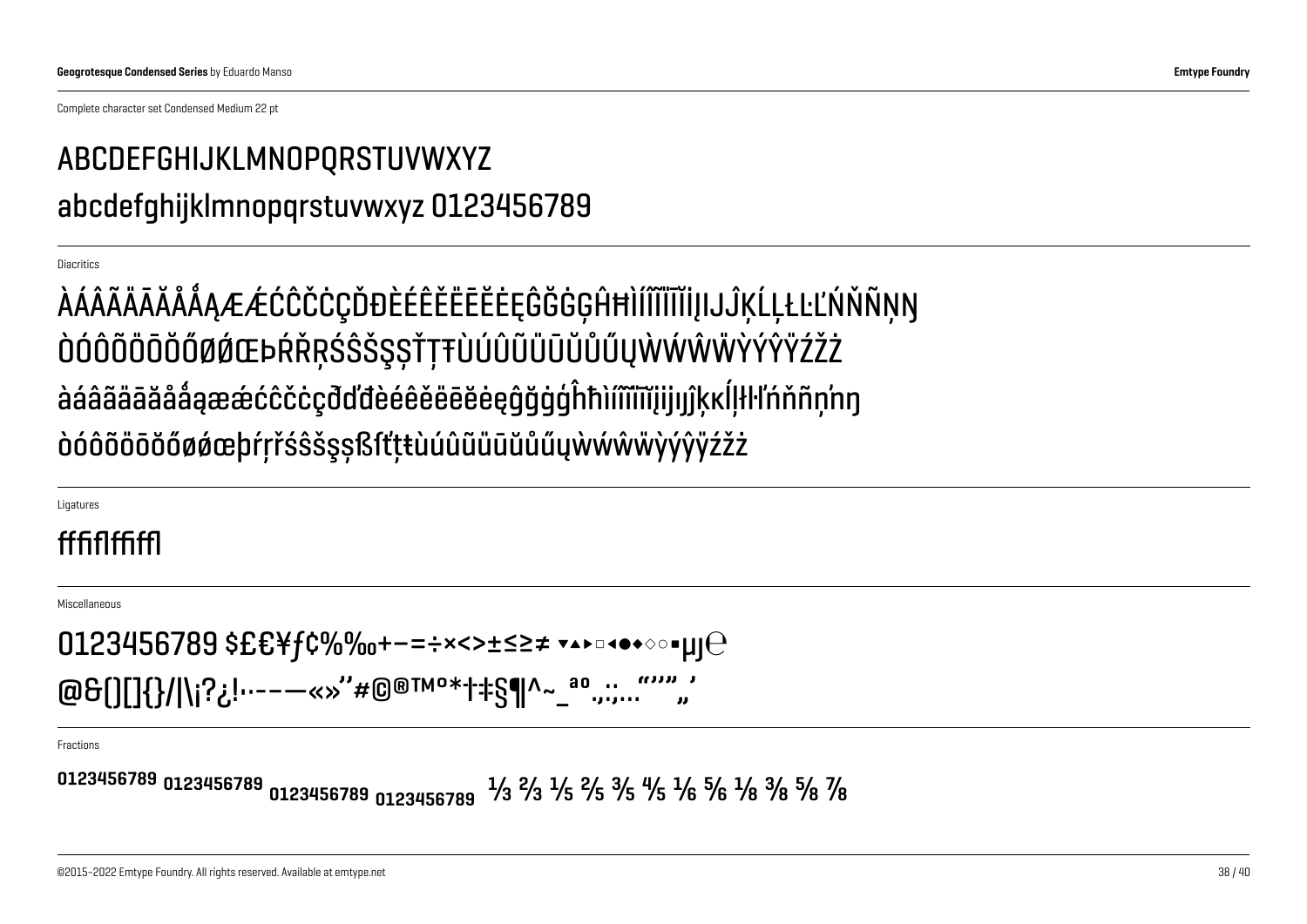#### Geogrotesque Condensed Series by Eduardo Manso **Emtype Foundry And American Series and Series And American Emtype Foundry**

#### About the font **Licenses** info and the control of the control of the control of the control of the control of the control of the control of the control of the control of the control of the control of the control of the con

The popular Geogrotesque family became an extended system with the inclusion of three extra members to the pack: Condensed, Compressed and Extra Compressed. The Condensed Series (CS) keep the spirit of the original one, and the new system fluidly varies between widths, ranging from the original width to a 55% of it in the narrower one. As their original partner, the newer fonts are great headline families for publications, but will also work in text. The Geogrotesque superfamily offers one font for each design need.

#### Languages

Geogrotesque Condensed Series support at least the following languages: Afrikaans, Albanian, Basque, Bosnian, Bulgarian, Catalan, Croatian, Czech, Danish, Dutch, English, Esperanto, Estonian, Filipino, Finnish, French, Galician, German, Hungarian, Icelandic, Indonesian, Irish, Italian, Javanese, Kurdish, Latin, Latvian, Lithuanian, Malay, Maltese, Moldovan, Norwegian, Polish, Portuguese, Romanian, Scottish Gaelic, Serbian, Slovak, Slovenian, Somali, Spanish, Suahili, Swedish, Tagalog, Turkish, Welsh, Zulu.

**Desktop** For use on a desktop computer. Including the most common uses, both personal and commerical, for use in desktop applications such as Adobe Photoshop, Adobe InDesign and Microsoft Office. Desktop licenses are based on the number of computers in which the font will be installed.

Webfont For a website or web application. A webfont license allows to embed the font into a website, so that it can be displayed on any browser. The license is based on a monthly pageview allowance for the webfonts. One time fee, this license does not need to be renewed if the site remain within that monthly pageviews.

ePub For use on an electronic publication. The license allows to embed the font in an electronic publication such as digital books, magazines, newspapers. An ePub license is based on the number of publications in which the font is used and each issue counts as a separate publication.

App For a mobile app for iOS, Android or Windows Phone, the license allows to embed the font in the mobile application's code. Licenses are purchased based on the total number of different apps created.

Server For use on sites, web apps, or services that allow a non-licensed user to utilize the font to create a personalized product. This license is valid for one year and is renewed each year that the font remains in use. A font downloaded with this license cannot be used in Software as a Service.

Original release date May 2015

#### 3 widths

Extra Compressed, Compressed and Condensed

#### 14 styles each

Thin, Thin Italic, UltraLight, UltraLight Italic, Light, Light Italic, Regular, Regular Italic, Medium, Medium Italic, SemiBold, SemiBold Italic, Bold and Bold Italic

#### Desktop formats

OpenType (OTF)

#### Web formats

Embedded OpenType (EOT) TrueType web (TTF) [Web Open Font](https://ca.wikipedia.org/wiki/Web_Open_Font_Format) (WOFF) [Web Open Font](https://ca.wikipedia.org/wiki/Web_Open_Font_Format) 2 (WOFF2)